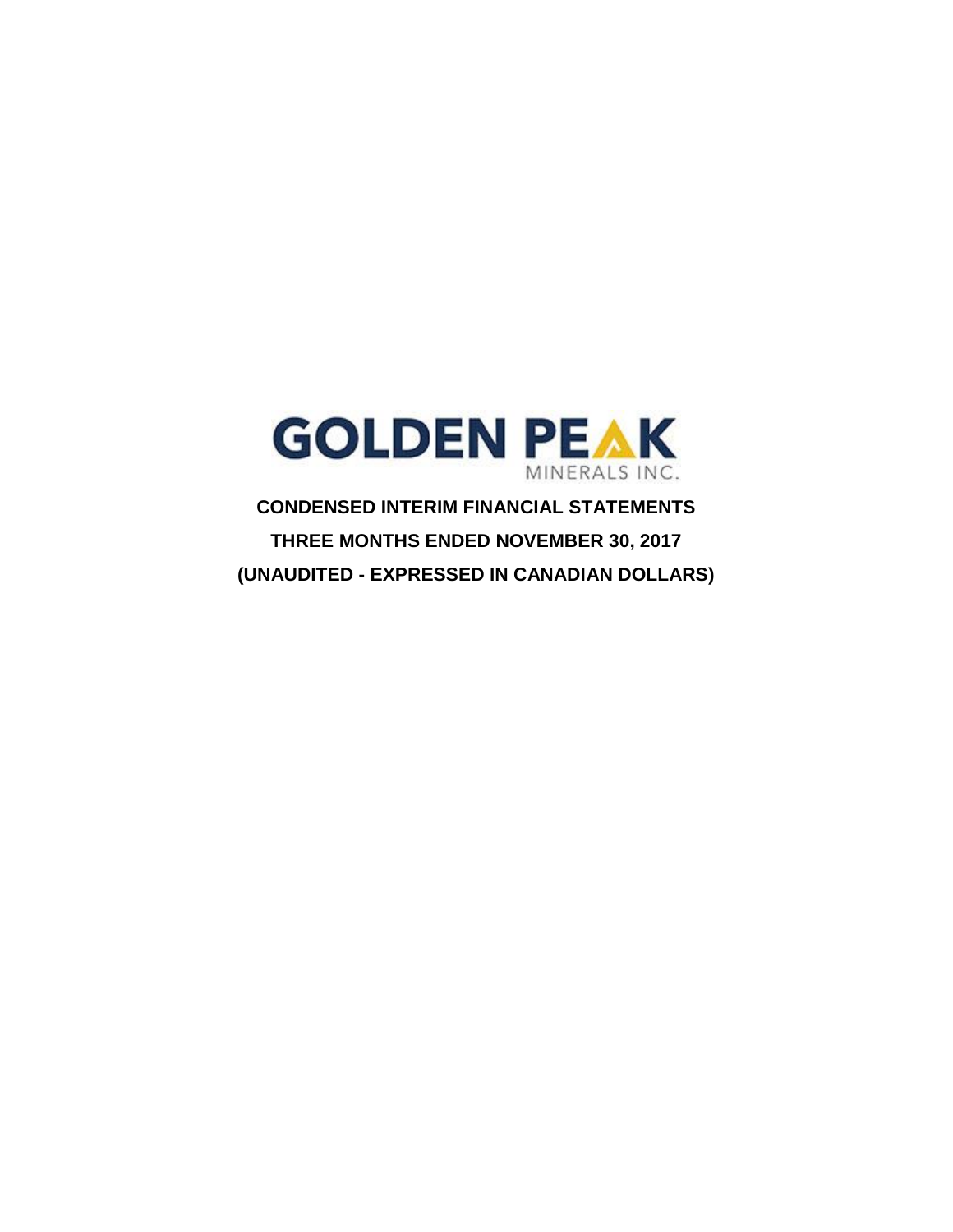# **NOTICE OF NO AUDITOR REVIEW OF CONDENSED INTERIM FINANCIAL STATEMENTS**

Under National Instrument 51-102, Part 4, subsection 4.3(3) (a), if an auditor has not performed a review of the condensed interim financial statements they must be accompanied by a notice indicating that the condensed interim financial statements have not been reviewed by an auditor.

The accompanying unaudited condensed interim financial statements of the Company have been prepared by and are the responsibility of the Company's management.

The Company's independent auditor has not performed a review of these condensed interim financial statements in accordance with standards established by the Chartered Professional Accountants of Canada for a review of condensed interim financial statements by an entity's auditor.

January 16, 2018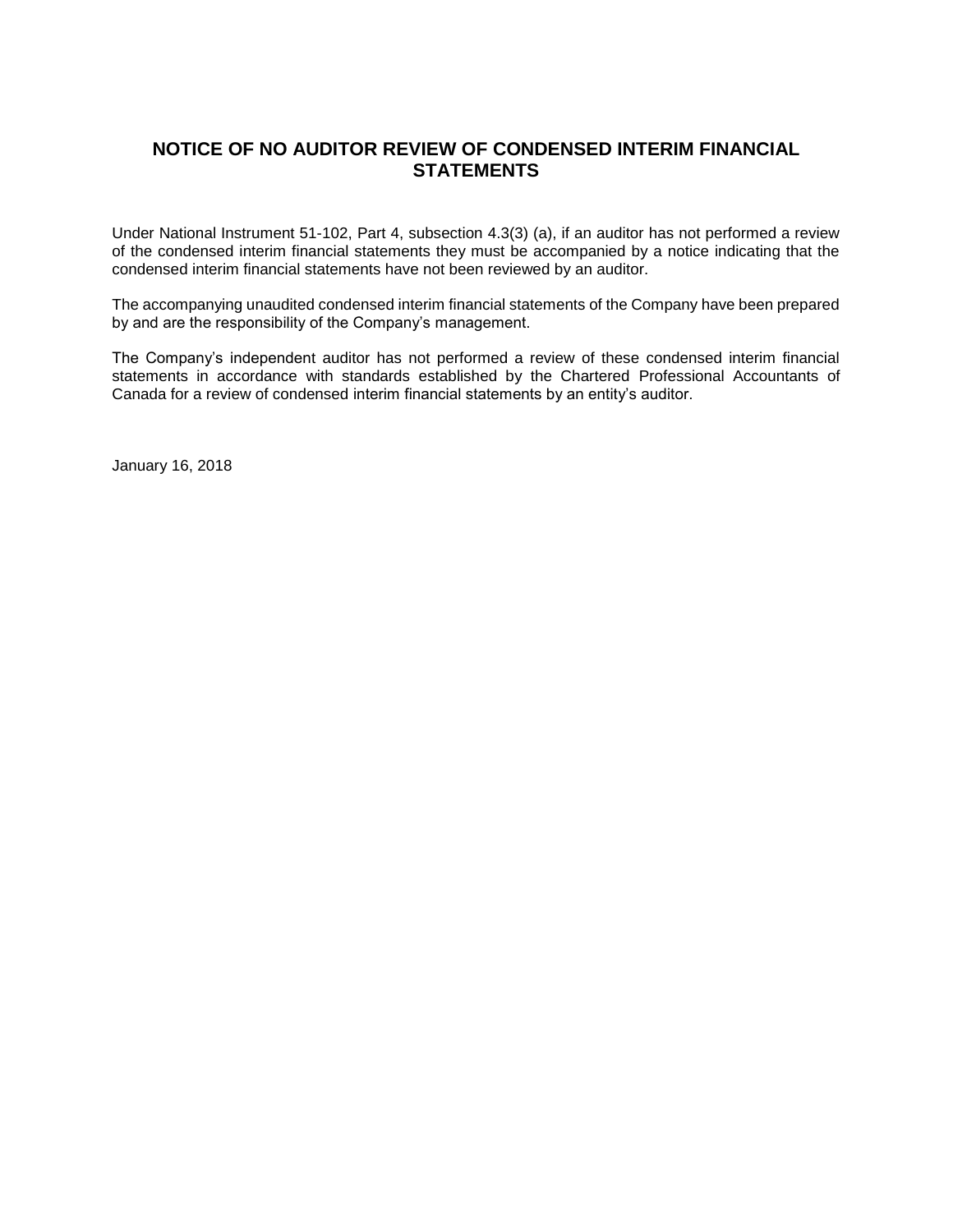#### **GOLDEN PEAK MINERALS INC. Condensed Interim Statements of Financial Position (Unaudited - Expressed in Canadian Dollars)**

|                                                                               | November 30,<br>2017 |      | August 31,<br>2017 |
|-------------------------------------------------------------------------------|----------------------|------|--------------------|
| <b>ASSETS</b>                                                                 |                      |      |                    |
| Current                                                                       |                      |      |                    |
| Cash                                                                          | \$<br>$7,193$ \$     |      | 178,018            |
| Amounts receivable                                                            | 100,613              |      | 63,854             |
| Prepaid expenses                                                              | 18,118               |      | 11,887             |
|                                                                               | 125,924              |      | 253,759            |
| Exploration and evaluation assets (Note 6)                                    | 4,264,932            |      | 4,111,404          |
|                                                                               | \$<br>4,390,856      | \$   | 4,365,163          |
| <b>LIABILITIES AND SHAREHOLDERS' EQUITY</b><br><b>Liabilities</b>             |                      |      |                    |
|                                                                               |                      |      |                    |
| Current                                                                       | \$<br>362,050        | - \$ |                    |
| Accounts payable and accrued liabilities (Note 7)<br>Other liability (Note 8) |                      |      | 191,701<br>25,338  |
|                                                                               | 362,050              |      | 217,039            |
| <b>Shareholders' Equity</b>                                                   |                      |      |                    |
| Share capital (Note 9)                                                        | 6,644,799            |      | 6,644,799          |
| Contributed surplus                                                           | 839,716              |      | 839,716            |
| Deficit                                                                       | (3,455,709)          |      | (3,336,391)        |
|                                                                               | 4,028,806            |      | 4,148,124          |
|                                                                               | \$<br>4,390,856      | \$   | 4,365,163          |

Going Concern (Note 2) Commitments (Notes 6 and 8)

Authorized for issuance on behalf of the Board on January 16, 2018:

 *"Peter Ball"* Director

 *"Dominic Verdejo"* Director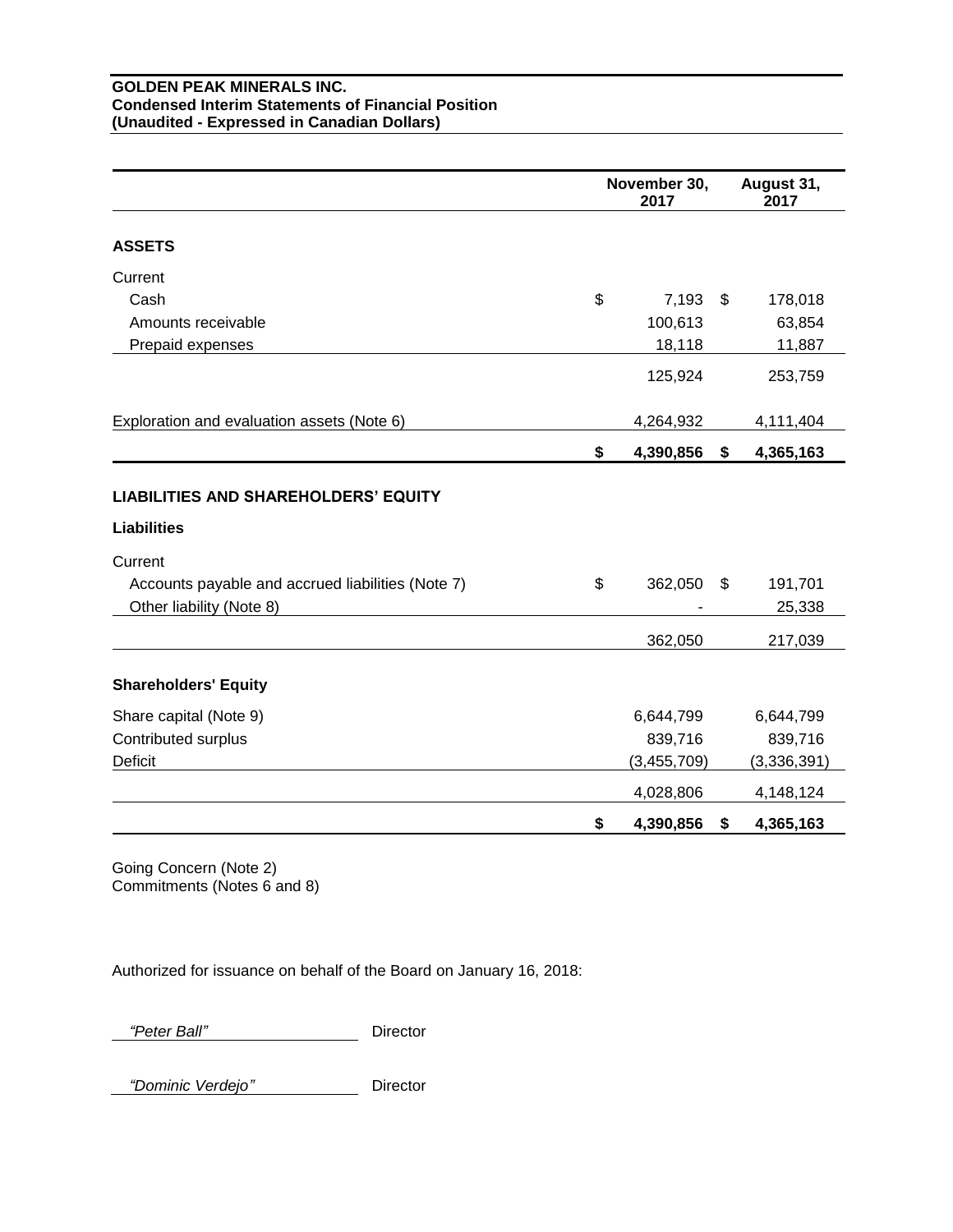#### **GOLDEN PEAK MINERALS INC. Condensed Interim Statements of Comprehensive Loss For the Three Months Ended (Unaudited - Expressed in Canadian Dollars)**

|                                                      | November 30,<br>2017  | November 30,<br>2016 |
|------------------------------------------------------|-----------------------|----------------------|
| <b>Expenses</b>                                      |                       |                      |
| Consulting fees                                      | \$<br>102,527 \$      | 73,500               |
| Management fees (Note 7)                             | 15,000                | 28,250               |
| Office and general                                   | 7,285                 | 1,084                |
| Professional fees                                    |                       | 1,411                |
| Rent (Note 7)                                        | 9,000                 |                      |
| Share-based payments (Note 9)                        |                       | 12,550               |
| Shareholder communications and investor relations    | 8,235                 | 33,043               |
| Transfer agent and filing fees                       | 2,552                 | 50,408               |
| <b>Loss Before Other Items</b>                       | (144, 599)            | (200, 246)           |
| <b>Other Items</b>                                   |                       |                      |
| Part XII.6 tax (Note 8)                              | (57)                  | (444)                |
| Other income (Note 8)                                | 25,338                |                      |
| Loss on settlement of accounts payable (Note 9)      |                       | (107, 333)           |
|                                                      | 25,281                | (107, 777)           |
| Net Loss and Comprehensive Loss for the Period       | \$<br>$(119, 318)$ \$ | (308, 023)           |
| Loss per Share - Basic and Diluted                   | \$<br>$(0.01)$ \$     | (0.06)               |
| Weighted Average Number of Common Shares Outstanding | 17,855,453            | 5,470,980            |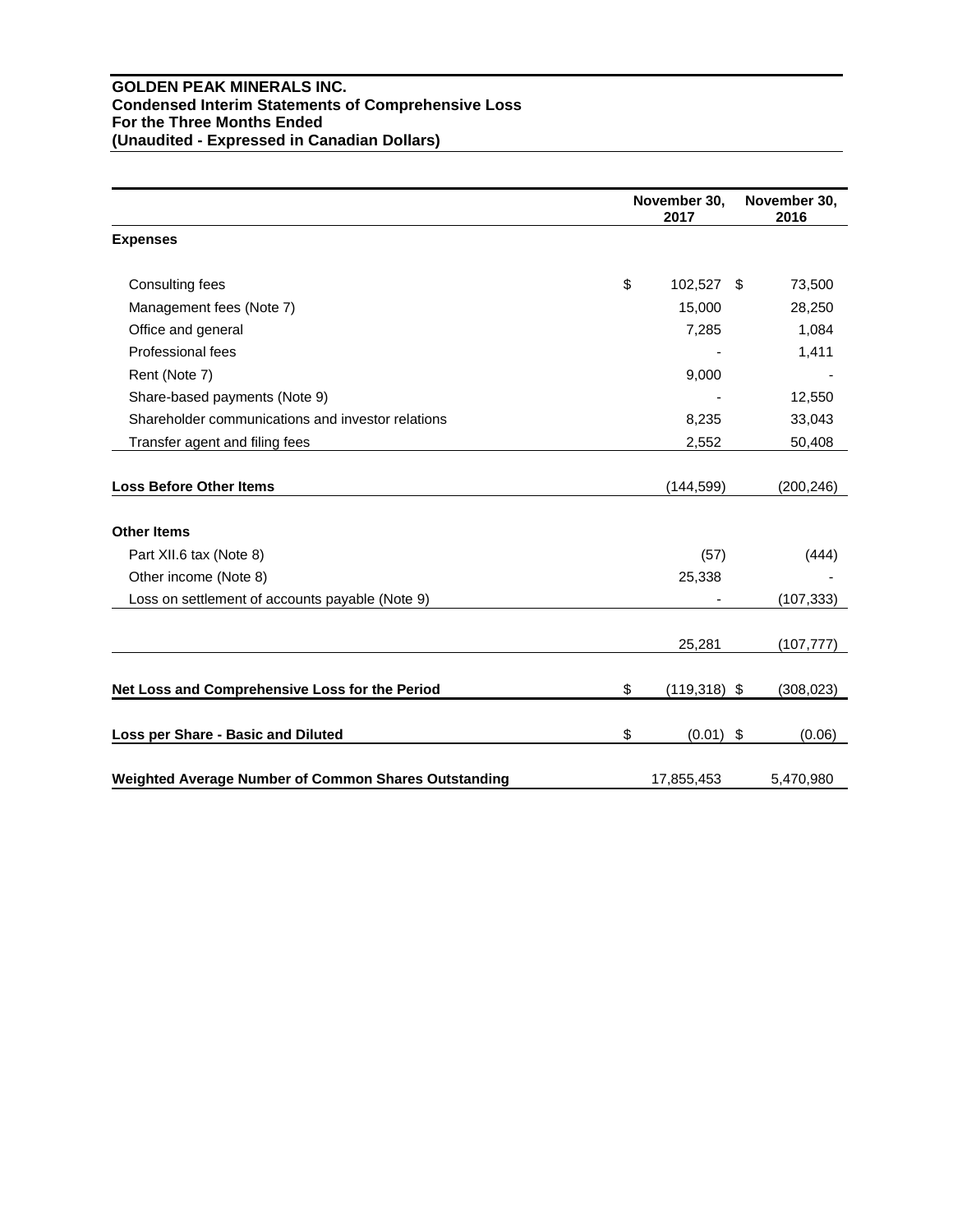#### **GOLDEN PEAK MINERALS INC. Condensed Interim Statements of Changes in Equity (Unaudited - Expressed in Canadian Dollars)**

|                                                     | <b>Share Capital</b>              |    |                      |                                      |   |                |      |              |
|-----------------------------------------------------|-----------------------------------|----|----------------------|--------------------------------------|---|----------------|------|--------------|
|                                                     | <b>Number of</b><br><b>Shares</b> |    | <b>Share Capital</b> | <b>Contributed</b><br><b>Surplus</b> |   | <b>Deficit</b> |      | <b>Total</b> |
| Balance, August 31, 2016                            | 1,916,501                         |    | 1,487,628            | \$<br>219,332                        | S | (1,584,974)    | - \$ | 121,986      |
| Private placements                                  | 4,166,658                         |    | 499,999              |                                      |   |                |      | 499,999      |
| Share issuance costs                                |                                   |    | (3,483)              |                                      |   |                |      | (3, 483)     |
| Shares issued for exploration and evaluation assets | 2,850,000                         |    | 1,150,000            |                                      |   |                |      | 1,150,000    |
| Shares issued for settlement of accounts payable    | 186,296                           |    | 81,970               | 75,663                               |   |                |      | 157,633      |
| Stock options granted                               |                                   |    |                      | 12,550                               |   |                |      | 12,550       |
| Net loss and comprehensive loss for the period      |                                   |    |                      |                                      |   | (308, 023)     |      | (308, 023)   |
| Balance, November 30, 2016                          | 9,119,455                         |    | 3,216,114            | 307,545                              |   | (1,892,997)    |      | 1,630,662    |
| Private placements                                  | 4,022,998                         |    | 2,011,499            |                                      |   |                |      | 2,011,499    |
| Share issuance costs                                |                                   |    | (335,051)            | 126,231                              |   |                |      | (208, 820)   |
| Shares issued for exploration and evaluation assets | 4,175,000                         |    | 1,641,500            |                                      |   |                |      | 1,641,500    |
| Warrants exercised                                  | 500,000                           |    | 100,000              |                                      |   |                |      | 100,000      |
| Stock options exercised                             | 38,000                            |    | 10,737               | (3, 137)                             |   |                |      | 7,600        |
| Stock options granted                               |                                   |    |                      | 409,077                              |   |                |      | 409,077      |
| Net loss and comprehensive loss for the period      |                                   |    |                      |                                      |   | (1,443,394)    |      | (1,443,394)  |
| Balance, August 31, 2017                            | 17,855,453                        |    | 6,644,799            | 839,716                              |   | (3,336,391)    |      | 4,148,124    |
| Net loss and comprehensive loss for the period      |                                   |    |                      |                                      |   | (119, 318)     |      | (119, 318)   |
| Balance, November 30, 2017                          | 17,855,453                        | S. | 6,644,799            | 839,716                              |   | (3,455,709)    | S.   | 4,028,806    |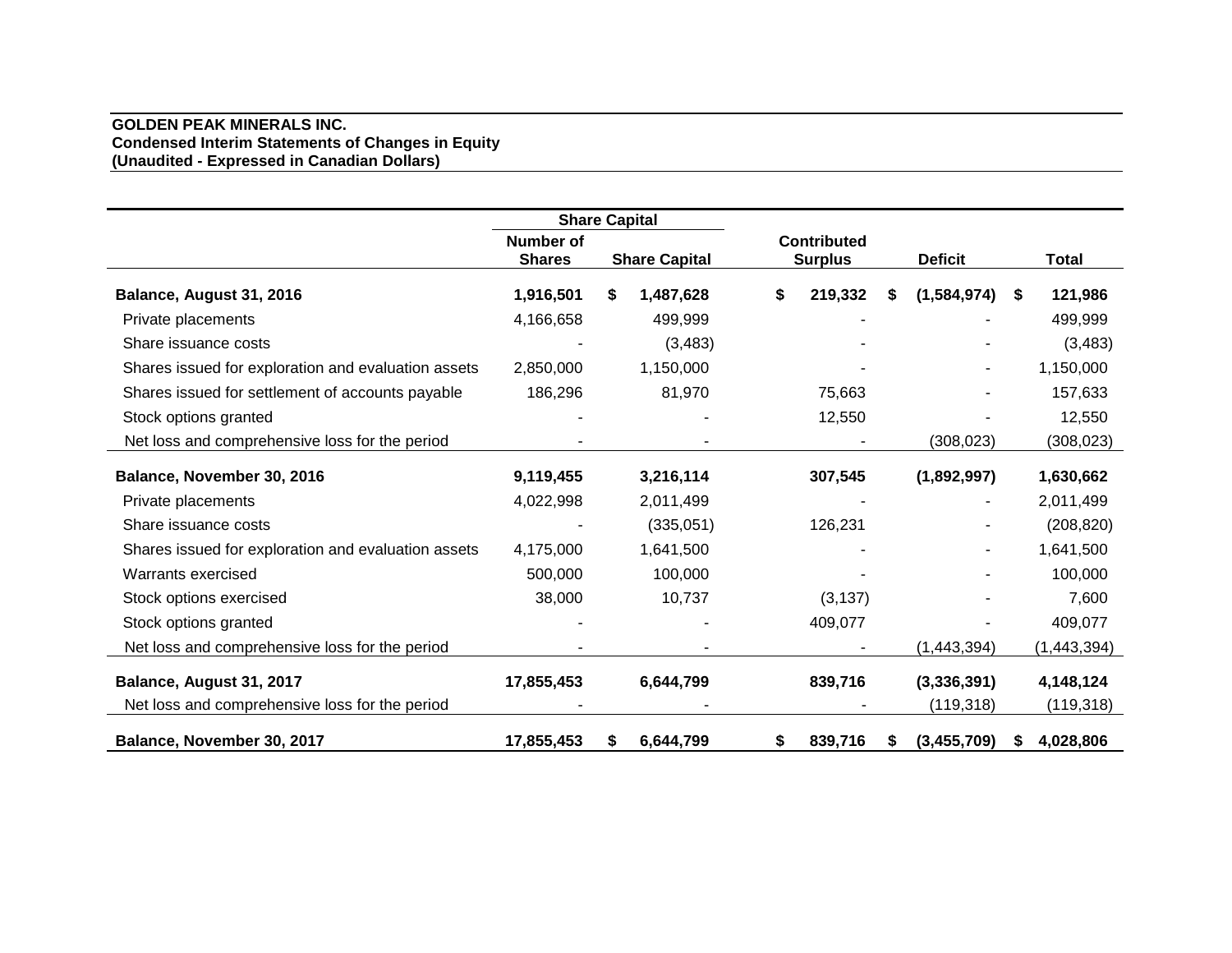#### **GOLDEN PEAK MINERALS INC. Condensed Interim Statements of Cash Flows For the Three Months Ended (Unaudited - Expressed in Canadian Dollars)**

|                                                                                               |    | 2017           | November 30, November 30,<br>2016 |
|-----------------------------------------------------------------------------------------------|----|----------------|-----------------------------------|
| <b>Operating Activities</b>                                                                   |    |                |                                   |
| Net loss for the period                                                                       | \$ | $(119,318)$ \$ | (308, 023)                        |
| Items not involving cash:                                                                     |    |                |                                   |
| Other income                                                                                  |    | (25, 338)      |                                   |
| Share-based payments                                                                          |    |                | 12,550                            |
| Loss on settlement of accounts payable                                                        |    |                | 107,333                           |
| Changes in non-cash working capital balances:                                                 |    |                |                                   |
| Amounts receivable                                                                            |    | (36, 759)      | (12, 169)                         |
| Prepaid expenses                                                                              |    | (6, 231)       | (30, 769)                         |
| Accounts payable and accrued liabilities                                                      |    | 91,209         | (57,840)                          |
| <b>Cash Used in Operating Activities</b>                                                      |    | (96, 437)      | (288, 918)                        |
| <b>Investing Activity</b>                                                                     |    |                |                                   |
| Exploration and evaluation asset expenditures                                                 |    | (74, 388)      | (111,996)                         |
| <b>Cash Used in Investing Activity</b>                                                        |    | (74, 388)      | (111, 996)                        |
| <b>Financing Activities</b>                                                                   |    |                |                                   |
| Shares issued for cash                                                                        |    |                | 453,400                           |
| Share issuance costs                                                                          |    |                | (3, 483)                          |
| <b>Cash Provided by Financing Activities</b>                                                  |    |                | 449,917                           |
| <b>Change in Cash</b>                                                                         |    | (170, 825)     | 49,003                            |
| <b>Cash, Beginning of Period</b>                                                              |    | 178,018        | 170                               |
| <b>Cash, End of Period</b>                                                                    | \$ | 7,193          | \$<br>49,173                      |
| <b>Non-Cash Transactions and Supplemental Disclosures</b>                                     |    |                |                                   |
| Exploration and evaluation expenditures included in accounts<br>payable (beginning of period) | Φ  | 89,691         | \$<br>25,000                      |
| Exploration and evaluation expenditures included in accounts<br>payable (end of period)       | \$ | 168,831        | \$<br>14,350                      |
| Shares issued for exploration and evaluation assets (Notes 6 and 9)                           | \$ |                | \$<br>1,150,000                   |
| Shares and units issued for accounts payable                                                  | \$ |                | \$<br>157,663                     |
| Interest paid                                                                                 | \$ |                | \$                                |
| Income taxes paid                                                                             | \$ |                | \$                                |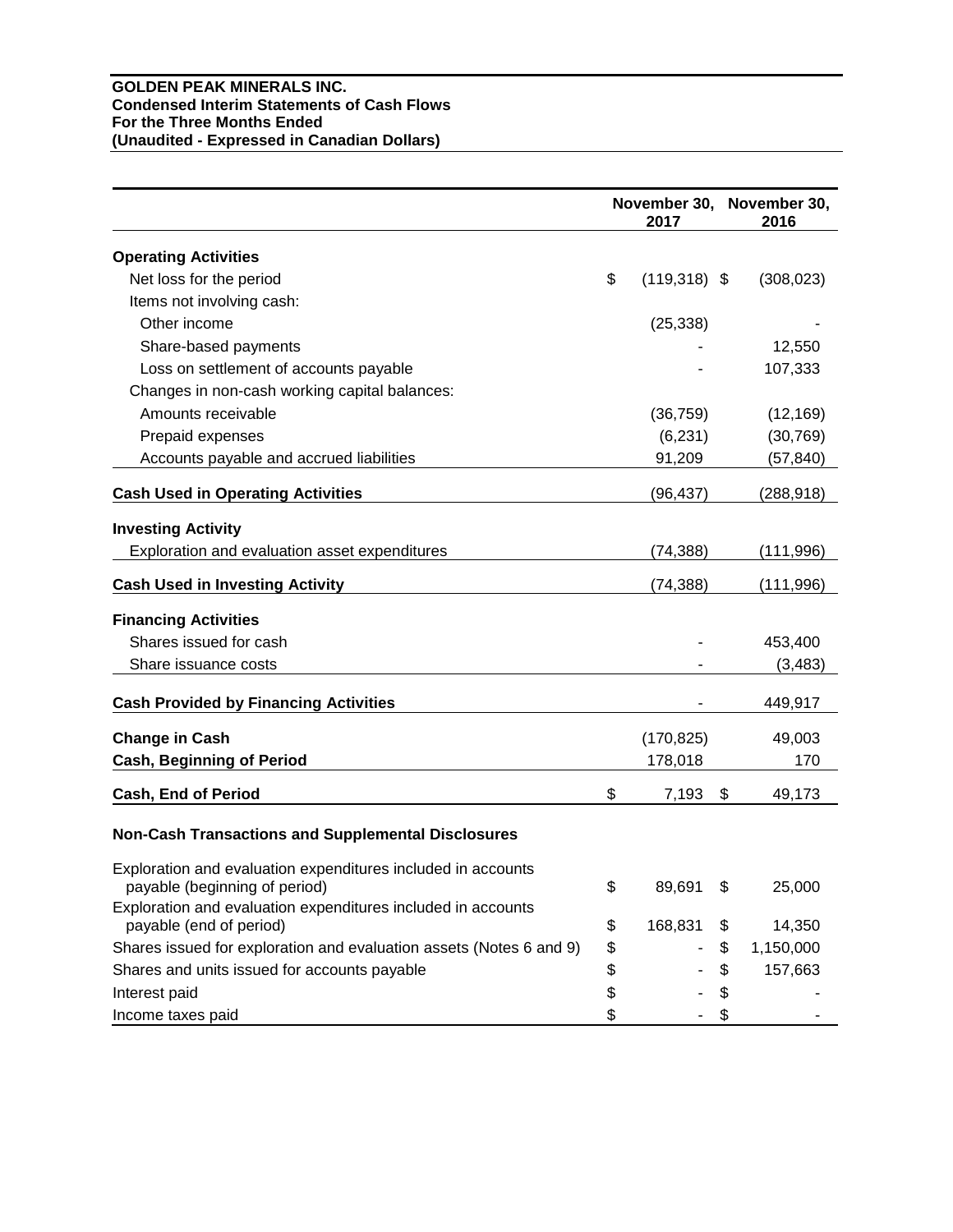# **1. NATURE AND CONTINUANCE OF OPERATIONS**

Golden Peak Minerals Inc. (the "Company") is an exploration stage company incorporated pursuant to the British Columbia *Business Corporations Act* on March 31, 2011. The principal business of the Company is the identification, evaluation and acquisition of mineral properties, as well as exploration of mineral properties once acquired. The Company's shares are listed for trading on the TSX Venture Exchange ("TSX-V") under the symbol "GP" and on the OTCQB under the symbol "GPKMF". The address of the Company's corporate office and its principal place of business is 1680 – 200 Burrard Street, Vancouver, British Columbia, Canada, V6C 3L6.

#### **2. GOING CONCERN**

These condensed interim financial statements have been prepared on the basis of accounting principles applicable to a going concern, which assumes that the Company will continue in operation for the foreseeable future and will be able to realize its assets and discharge its liabilities in the normal course of operations.

The Company incurred a net loss of \$119,318 for the three months ended November 30, 2017 (2016 - \$308,023) and has an accumulated deficit of \$3,455,709 at November 30, 2017 (August 31, 2017 - \$3,336,391). These factors indicate the existence of a material uncertainty that may cast significant doubt about the Company's ability to continue as a going concern.

The Company's ability to continue its operations and to realize assets at their carrying values is dependent upon its ability to fund its existing acquisition and exploration commitments on its exploration and evaluation assets when they come due, which would cease to exist if the Company decides to terminate its commitments, and to cover its operating costs. The Company may be able to generate working capital to fund its operations by the sale of its exploration and evaluation assets or raising additional capital through equity markets. However, there is no assurance it will be able to raise funds in the future. These condensed interim financial statements do not give effect to any adjustments required to realize its assets and discharge its liabilities in other than the normal course of business and at amounts different from those reflected in the accompanying condensed interim financial statements.

#### **3. BASIS OF PREPARATION**

a) Statement of compliance

The condensed interim financial statements of the Company have been prepared in accordance with International Accounting Standard 34 *Interim Financial Reporting*.

The condensed interim financial statements of the Company should be read in conjunction with the Company's 2017 annual financial statements that have been prepared in accordance with International Financial Reporting Standards ("IFRS"), as issued by the International Accounting Standards Board ("IASB").

These condensed interim financial statements were reviewed by the Audit Committee and approved and authorized for issue by the Board of Directors on January 16, 2018.

b) Measurement basis

These condensed interim financial statements have been prepared under the historical cost basis, except for financial instruments classified as available-for-sale ("AFS") and fair value through profit or loss ("FVTPL"). These financial statements have been prepared under the accrual basis of accounting, except for cash flow information.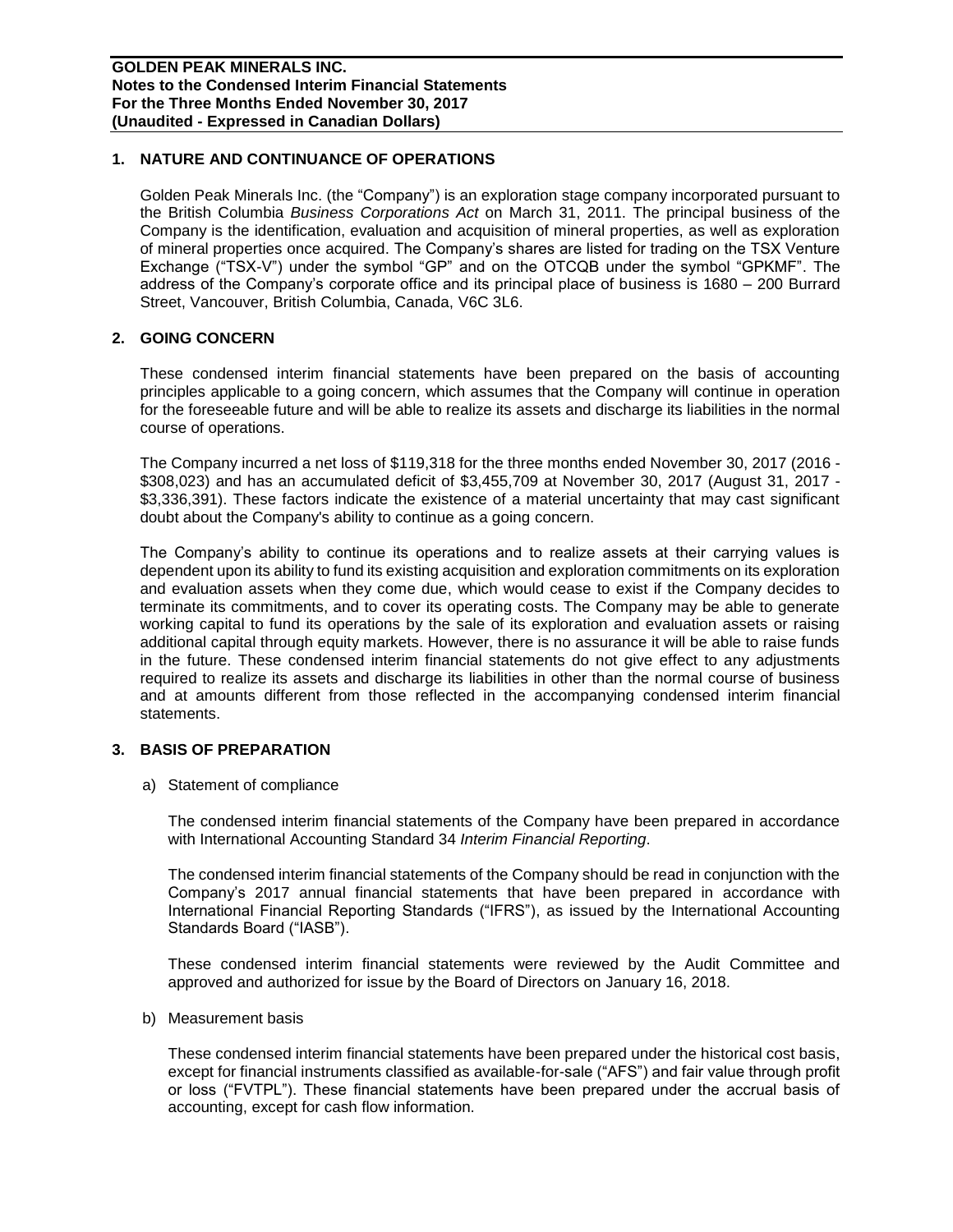#### **4. SIGNIFICANT ACCOUNTING POLICIES**

The condensed interim financial statements have been prepared, for all periods presented, following the same accounting policies and methods of computation as described in Note 4 to the audited financial statements for the year ended August 31, 2017.

# **5. CRITICAL ACCOUNTING ESTIMATES AND JUDGMENTS**

The Company makes estimates and assumptions about the future that affect the reported amounts of assets and liabilities. Estimates and judgments are continually evaluated based on historical experience and other factors, including expectations of future events that are believed to be reasonable under the circumstances. In the future, actual experience may differ from these estimates and assumptions.

The effect of a change in an accounting estimate is recognized prospectively by including it in comprehensive income/loss in the year of the change, if the change affects that year only, or in the year of the change and future years, if the change affects both.

#### Critical judgments in applying accounting policies

Information about critical judgments in applying accounting policies that have the most significant risk of causing material adjustment to the carrying amounts of assets and liabilities recognized in the condensed interim financial statements within the next financial year are discussed below.

a) Impairment of exploration and evaluation assets

The application of the Company's accounting policy for exploration and evaluation expenditures and impairment of the capitalized expenditures requires judgment in determining whether it is likely that future economic benefits will flow to the Company, which may be based on assumptions about future events or circumstances. Estimates and assumptions made may change if new information becomes available. If, after an expenditure is capitalized, information becomes available suggesting that the recovery of expenditure is unlikely, the amount capitalized is written off in profit or loss in the year the new information becomes available.

b) Title to mineral property interests

Although the Company has taken steps to verify title to mineral properties in which it has an interest, these procedures do not guarantee the Company's title. Such properties may be subject to prior agreements or transfers and title may be affected by undetected defects.

c) Income taxes

Significant judgment is required in determining the provision for income taxes. There are many transactions and calculations undertaken during the ordinary course of business for which the ultimate tax determination is uncertain. The Company recognizes liabilities and contingencies for anticipated tax audit issues based on the Company's current understanding of the tax law. For matters where it is probable that an adjustment will be made, the Company records its best estimate of the tax liability, including the related interest and penalties in the current tax provision. Management believes they have adequately provided for the probable outcome of these matters; however, the final outcome may result in a materially different outcome than the amount included in the tax liabilities.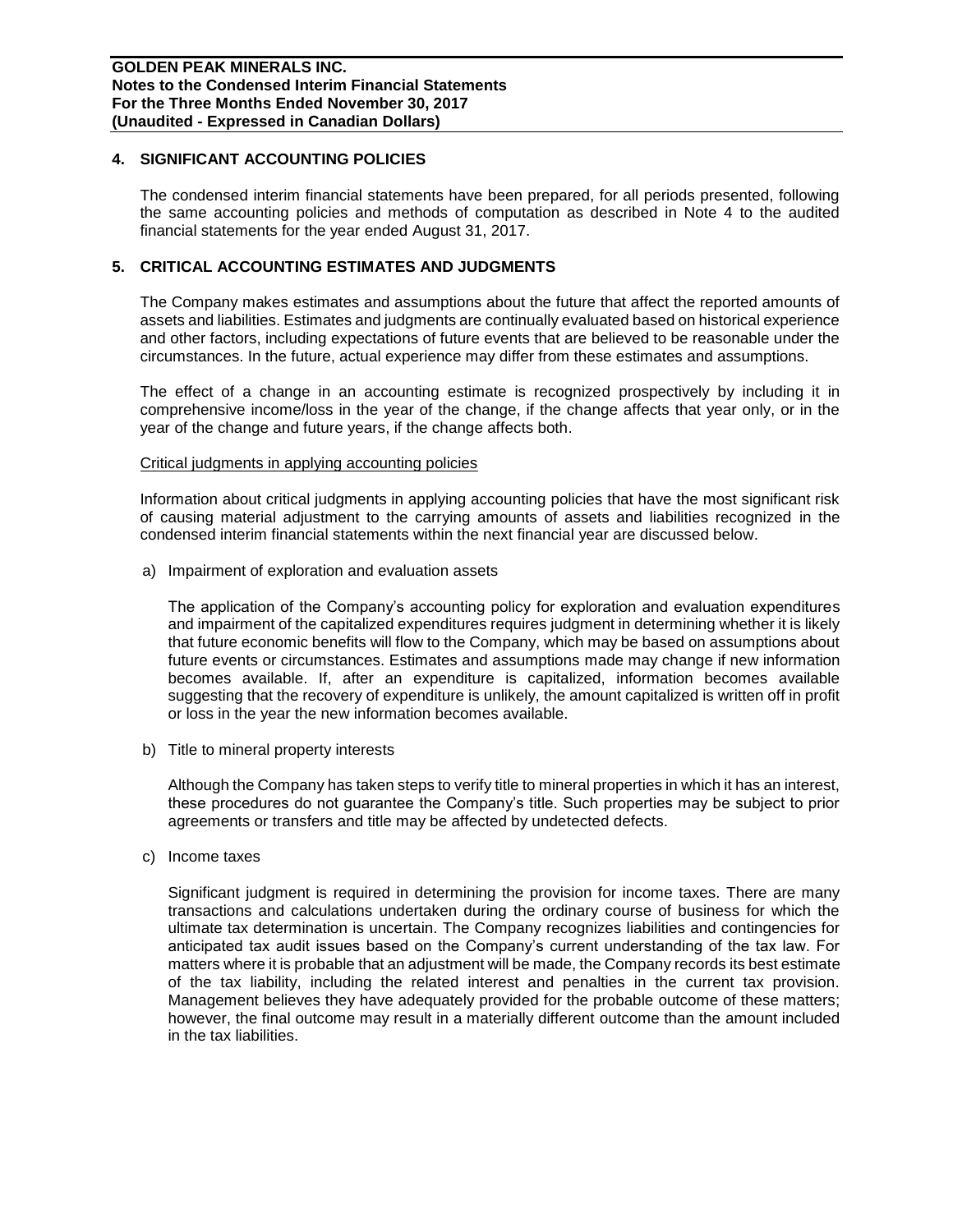# **5. CRITICAL ACCOUNTING ESTIMATES AND JUDGMENTS** (Continued)

*Critical judgments in applying accounting policies* (continued)

c) Income taxes (continued)

In addition, the Company recognizes deferred tax assets relating to tax losses carried forward to the extent that it is probable that taxable profit will be available against which a deductible temporary difference can be utilized. This is deemed to be the case when there are sufficient taxable temporary differences relating to the same taxation authority and the same taxable entity that are expected to reverse in the same year as the expected reversal of the deductible temporary difference, or in years into which a tax loss arising from the deferred tax asset can be carried back or forward. However, utilization of the tax losses also depends on the ability of the taxable entity to satisfy certain tests at the time the losses are recouped.

d) Going concern risk assessment

The Company's ability to continue its operations and to realize assets at their carrying values is dependent upon its ability to fund its existing acquisition and exploration commitments on its exploration and evaluation assets when they come due, which would cease to exist if the Company decides to terminate its commitments, and to cover its operating costs. The Company may be able to generate working capital to fund its operations by the sale of its exploration and evaluation assets or raising additional capital through equity markets. However, there is no assurance it will be able to raise funds in the future. These consolidated interim financial statements do not give effect to any adjustments required to realize it assets and discharge its liabilities in other than the normal course of business and at amounts different from those reflected in the accompanying condensed interim financial statements.

#### *Key sources of estimation uncertainty*

The following are key assumptions concerning the future and other key sources of estimation uncertainty that have a significant risk of resulting in material adjustments to the condensed interim financial statements.

a) Decommissioning liabilities

Rehabilitation provisions have been created based on the Company's internal estimates. Assumptions, based on the current economic environment, have been made, which management believes are a reasonable basis upon which to estimate the future liability. These estimates take into account any material changes to the assumptions that occur when reviewed regularly by management. Estimates are reviewed annually and are based on current regulatory requirements. Significant changes in estimates of contamination, restoration standards and techniques will result in changes to provisions from year to year. Actual rehabilitation costs will ultimately depend on future market prices for the rehabilitation costs that will reflect the market condition at the time the rehabilitation costs are actually incurred.

The final cost of the currently recognized rehabilitation provisions may be higher or lower than currently provided for. As at November 30, 2017, the Company has no known rehabilitation requirements, and accordingly, no provision has been made.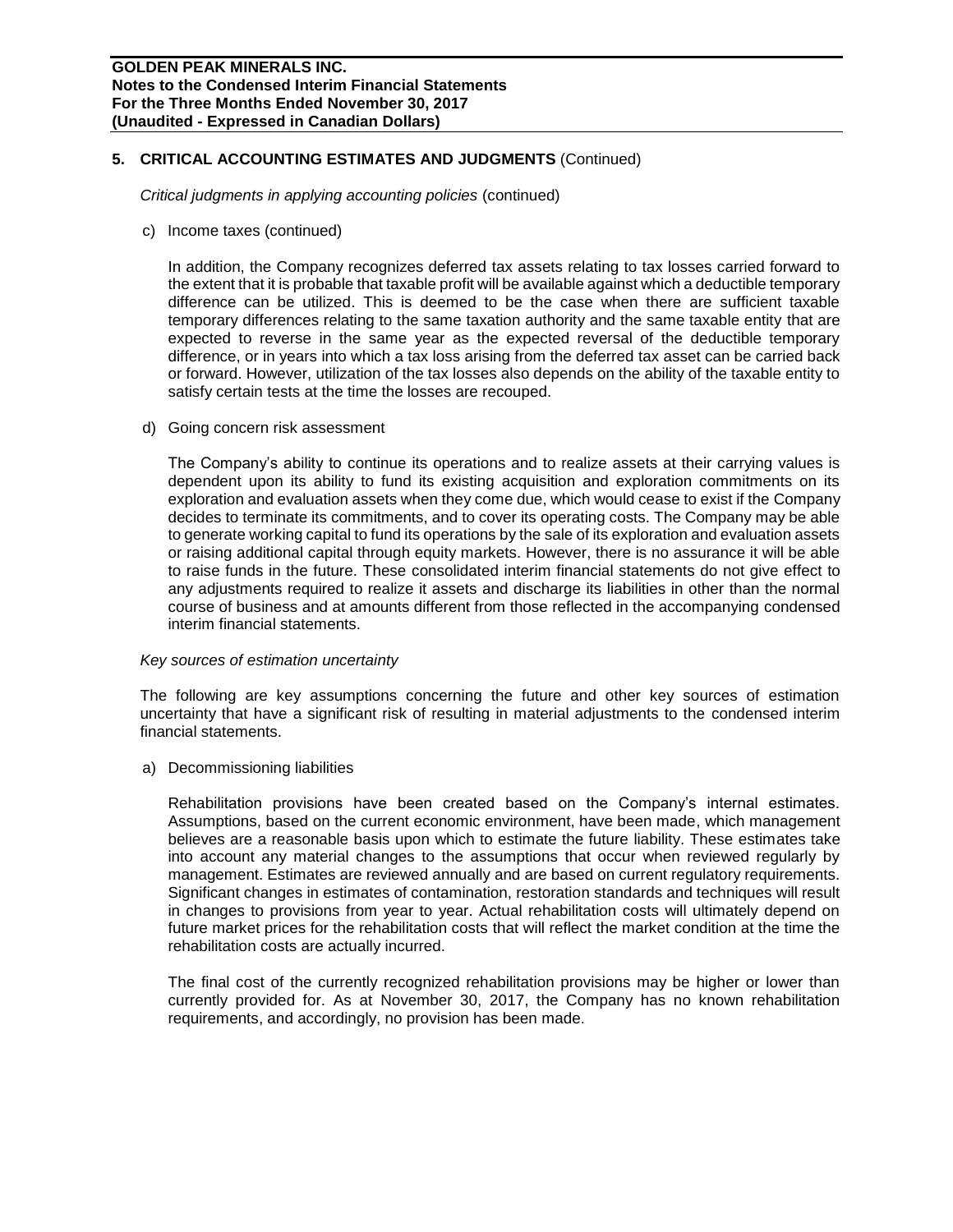# **5. CRITICAL ACCOUNTING ESTIMATES AND JUDGMENTS** (Continued)

*Key sources of estimation uncertainty* (continued)

b) Fair value of stock options granted

The Company uses the Black-Scholes option pricing model to value the stock options granted during the year. The Black-Scholes model was developed for use in estimating the fair value of traded options that have no vesting restrictions and are fully transferable. The model requires management to make estimates that are subjective and may not be representative of actual results. Changes in assumptions can materially affect estimates of fair values.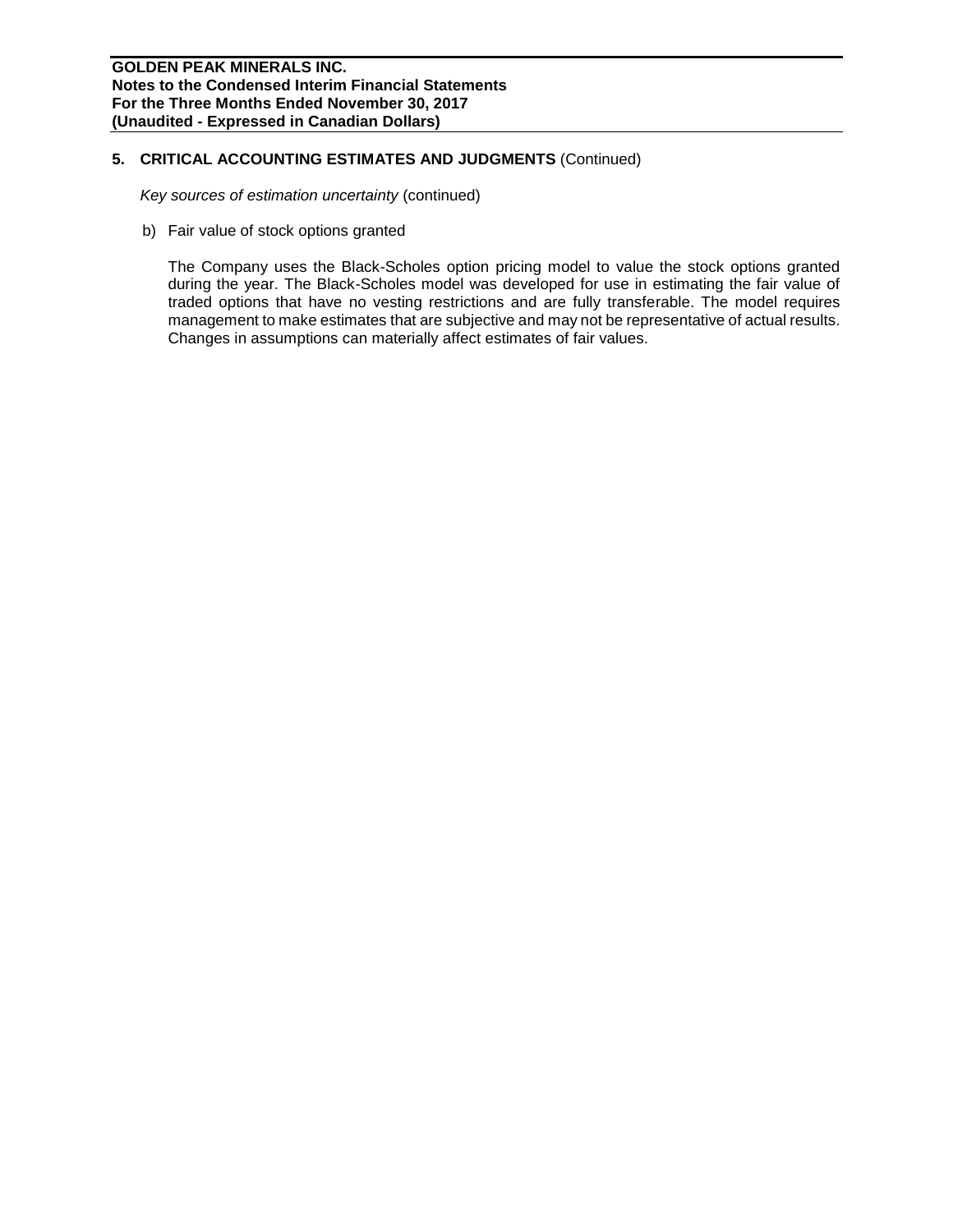# **6. EXPLORATION AND EVALUATION ASSETS**

Total costs incurred on exploration and evaluation asset are summarized as follows:

|                                                | Hemlo<br><b>Properties</b> |    | <b>Atikwa Lake</b><br><b>Property</b> |    | Maybrun<br>Property | Grenfell<br><b>Property</b> |    | Lac<br>Lapointe<br><b>Property</b> |     | <b>Foubert</b><br>Lake<br><b>Property</b> |    | Oyster<br><b>Property</b> |    | <b>Total</b> |
|------------------------------------------------|----------------------------|----|---------------------------------------|----|---------------------|-----------------------------|----|------------------------------------|-----|-------------------------------------------|----|---------------------------|----|--------------|
| <b>Acquisition Costs</b>                       |                            |    |                                       |    |                     |                             |    |                                    |     |                                           |    |                           |    |              |
| Balance, August 31, 2016                       | \$                         | \$ | 61,209                                | \$ |                     | \$                          | \$ | 92.750                             | Ŝ.  | 155.000                                   | S. | 60.000                    | S  | 368,959      |
| Acquisition and option payments (cash)         | 205,000                    |    | 16,480                                |    | 40,000              | 50,000                      |    |                                    |     |                                           |    |                           |    | 311,480      |
| Acquisition and option payments (shares)       | 2,074,500                  |    | 7,000                                 |    | 600,000             | 110,000                     |    |                                    |     |                                           |    |                           |    | 2,791,500    |
| Claim costs                                    | 10,522                     |    | 1,264                                 |    |                     |                             |    |                                    |     |                                           |    |                           |    | 11,786       |
| Impairment                                     |                            |    |                                       |    |                     | (160,000)                   |    | (92, 750)                          |     | (155,000)                                 |    | (60,000)                  |    | (467, 750)   |
| Balance, August 31, 2017                       | 2,290,022                  |    | 85,953                                |    | 640,000             |                             |    |                                    |     |                                           |    |                           |    | 3,015,975    |
| Claim costs                                    | 216                        |    | 122                                   |    |                     |                             |    |                                    |     |                                           |    |                           |    | 338          |
| Balance, November 30, 2017                     | \$<br>2,290,238            | \$ | 86,075                                | \$ | 640,000             | \$                          | \$ |                                    | \$  |                                           | \$ |                           | S  | 3,016,313    |
| <b>Deferred Exploration Expenditures</b>       |                            |    |                                       |    |                     |                             |    |                                    |     |                                           |    |                           |    |              |
| Balance, August 31, 2016                       | \$                         | \$ |                                       | \$ | $\blacksquare$      | \$                          | £. | 25,000                             | -\$ |                                           | \$ | ۰.                        | \$ | 25,000       |
| Camp and other                                 | 438,161                    |    | 72,223                                |    |                     | 80.173                      |    |                                    |     |                                           |    |                           |    | 590,557      |
| Geological                                     | 346,460                    |    | 107,823                               |    | 1,000               | 10,500                      |    | 149,147                            |     |                                           |    |                           |    | 614,930      |
| Geophysics                                     | 129,762                    |    |                                       |    |                     |                             |    |                                    |     |                                           |    |                           |    | 129,762      |
| Impairment                                     |                            |    |                                       |    |                     | (90, 673)                   |    | (174, 147)                         |     |                                           |    |                           |    | (264, 820)   |
| Balance, August 31, 2017                       | 914,383                    |    | 180,046                               |    | 1.000               |                             |    |                                    |     |                                           |    |                           |    | 1,095,429    |
| Camp and other                                 | 7,500                      |    |                                       |    |                     |                             |    |                                    |     |                                           |    |                           |    | 7,500        |
| Geological                                     | 1,250                      |    | 2,500                                 |    |                     |                             |    |                                    |     |                                           |    |                           |    | 3,750        |
| Geophysics                                     | 141,940                    |    |                                       |    |                     |                             |    |                                    |     |                                           |    |                           |    | 141,940      |
| Balance, November 30, 2017                     | 1,065,073                  | \$ | 182,546                               | \$ | 1,000               | \$<br>Ξ.                    | \$ | $\overline{\phantom{0}}$           | \$  |                                           | \$ |                           | S. | 1,248,619    |
| <b>Total Exploration and Evaluation Assets</b> |                            |    |                                       |    |                     |                             |    |                                    |     |                                           |    |                           |    |              |
| Balance, August 31, 2017                       | \$<br>3,204,405            | S  | 265,999                               | S  | 641,000             | \$                          | \$ |                                    | \$  |                                           | \$ |                           | S  | 4,111,404    |
| Balance, November 30, 2017                     | \$<br>3,355,311            | S  | 268,621                               | S  | 641,000             | \$                          | \$ |                                    | \$  |                                           | \$ |                           | S  | 4,264,932    |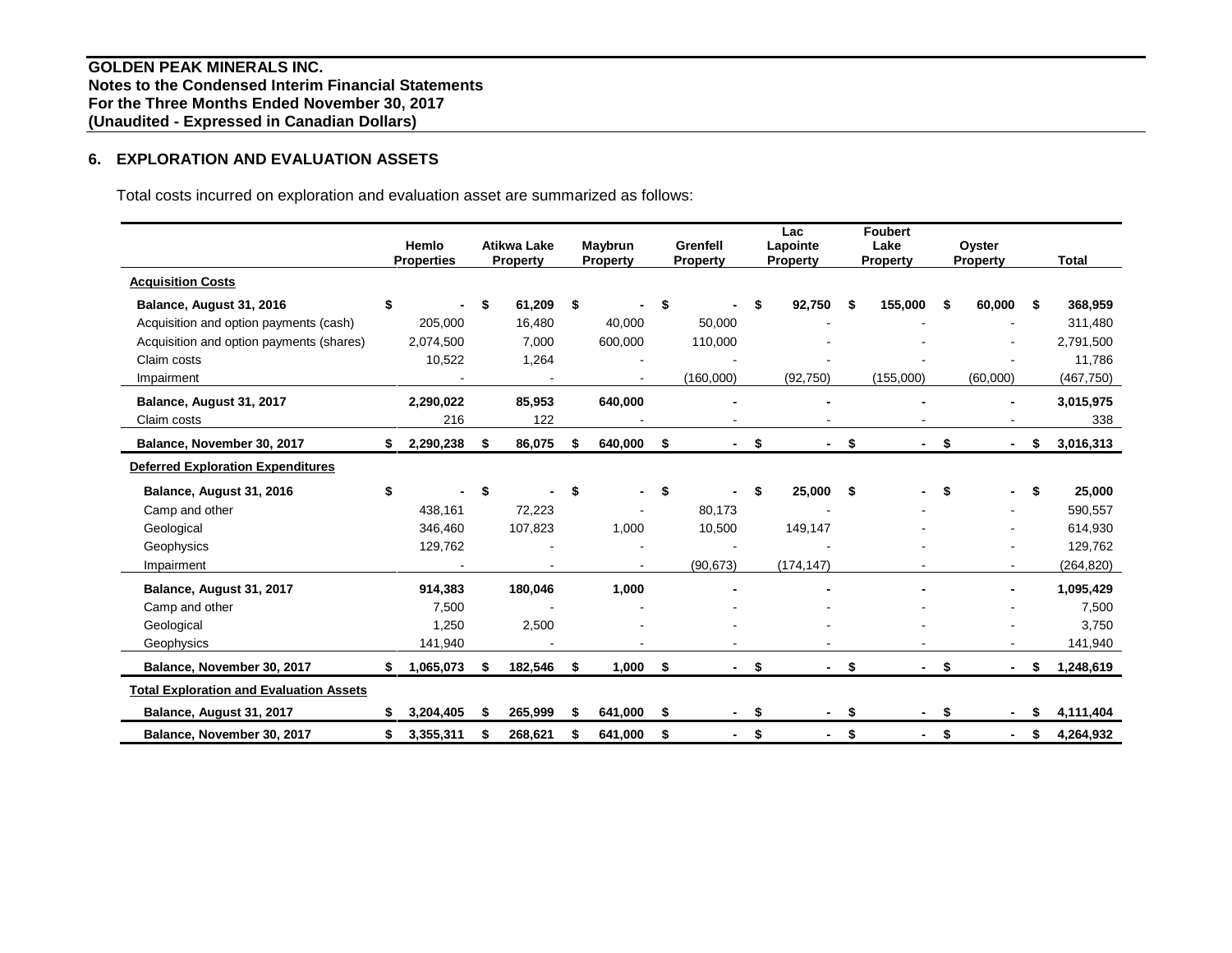#### a) Hemlo Properties

#### Heikki Property

On October 28, 2016, and as amended November 17, 2017, the Company entered into four option agreements to acquire the Esa, Kulta, Seija and Soturi properties, collectively the Heikki Property, located in Ontario. Under the terms of the option agreement, the Company can earn a 100% interest by making payments as follows:

- Issuing 2,600,000 common shares of the Company (issued) and making a cash payment of \$105,000 (paid) upon approval by the TSX-V;
- Issuing 3,100,000 common shares of the Company by January 31, 2018; and
- Issuing 1,750,000 common shares of the Company by November 17, 2018.

The vendors retain a 3% net smelter return royalty ("NSR") on each of the four properties. The Company has the option to purchase 1% of the 3% NSR (one-third) at a price of \$500,000.

#### Hemlo East

On January 27, 2017, the Company entered into an option agreement to acquire the Hemlo East Property, located in Ontario. Under the terms of the option agreement, the Company can earn a 100% interest by making payments as follows:

- Issuing 750,000 common shares of the Company (issued) and making a cash payment of \$100,000 (paid) upon approval by the TSX-V;
- Issuing 500,000 common shares of the Company and making a cash payment of \$100,000 by February 8, 2018;
- Issuing 500,000 common shares of the Company and making a cash payment of \$100,000 by February 8, 2019; and
- Issuing 500,000 common shares of the Company and making a cash payment of \$40,000 by February 8, 2020.

The Company must also incur exploration expenditures on the property as follows:

- \$600,000 on or before January 27, 2018;
- An additional \$600,000 on or before January 27, 2019; and
- An additional \$600,000 on or before January 27, 2020.

The vendors retain a 2.5% NSR on the property. The Company has the option to purchase 0.5% of the 2.5% NSR (one-fifth) at a price of US \$1,000,000.

#### Hemlo East Extension

On May 31, 2017, and as amended December 18, 2017, the Company entered into an agreement to acquire additional claims expanding the Hemlo East property. Under the terms of the agreement, the Company can earn a 100% interest by making payments as follows:

- Issuing 1,100,000 common shares of the Company upon approval by the TSX-V (issued); and
- Issuing 500,000 common shares of the Company and making a cash payment of \$250,000 by January 31, 2018.

The vendors retain a 2% NSR on the property. The Company has the option to purchase 1% of the 2% NSR (one-half) at a price of \$1,000,000.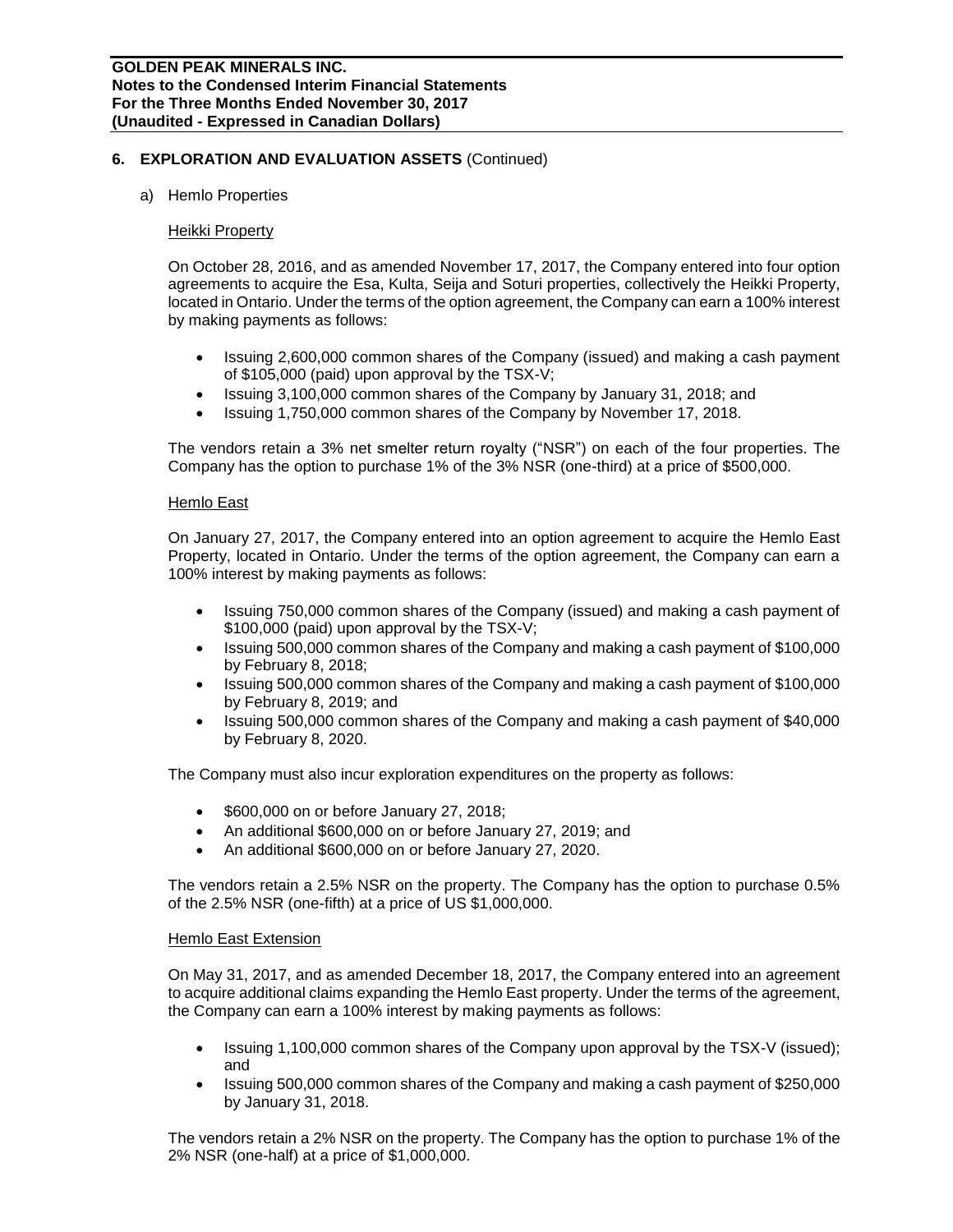a) Hemlo Properties (continued)

#### Hemlo West

On May 31, 2017, and as amended December 18, 2017, the Company entered into an agreement to acquire additional claims in the Hemlo area. Under the terms of the agreement, the Company can earn a 100% interest by making payments as follows:

- Issuing 1,100,000 common shares of the Company upon approval by the TSX-V (issued); and
- Issuing 500,000 common shares of the Company and making a cash payment of \$250,000 by January 31, 2018.

The vendors retain a 2% NSR on the property. The Company has the option to purchase 1% of the 2% NSR (one-half) at a price of \$1,000,000.

b) Atikwa Lake Property

On February 4, 2016, the Company entered into an agreement to acquire a 100% undivided interest in 20 mineral claims located in Ontario. As consideration, the Company issued 75,000 common shares of the Company at a value of \$60,000.

In March 2017, an additional 5 claims were acquired for \$6,480.

On June 19, 2017, the Company entered into an option agreement to acquire additional claims on the Atikwa Lake Property. Under the terms of the option agreement, the Company can earn a 100% interest by making payments as follows:

- Issuing 25,000 common shares of the Company (issued) and making a cash payment of \$10,000 (paid) upon approval by the TSX-V;
- Issuing 25,000 common shares of the Company and making a cash payment of \$25,000 by June 23, 2018;
- Issuing 50,000 common shares of the Company and making a cash payment of \$35,000 by June 23, 2019; and
- Issuing 85,000 common shares of the Company and making a cash payment of \$60,000 by June 23, 2020.

The Company must also incur exploration expenditures on the additional claims as follows:

- \$50,000 on or before June 19, 2018;
- An additional \$75,000 on or before June 19, 2019; and
- An additional \$150,000 on or before June 19, 2020.

The vendors retain a 2% NSR on the property. The Company has the option to purchase 1% of the 2% NSR (one-half) at a price of \$1,000,000.

c) Maybrun Property

On April 7, 2017, the Company entered into an agreement to acquire a 100% interest in the Maybrun Property located in Ontario. As consideration, the Company issued 1,200,000 common shares and paid \$40,000 in cash.

The vendors retain a 2% NSR on the property. The Company has the option to purchase 1% of the 2% NSR (one-half) at a price of \$1,000,000.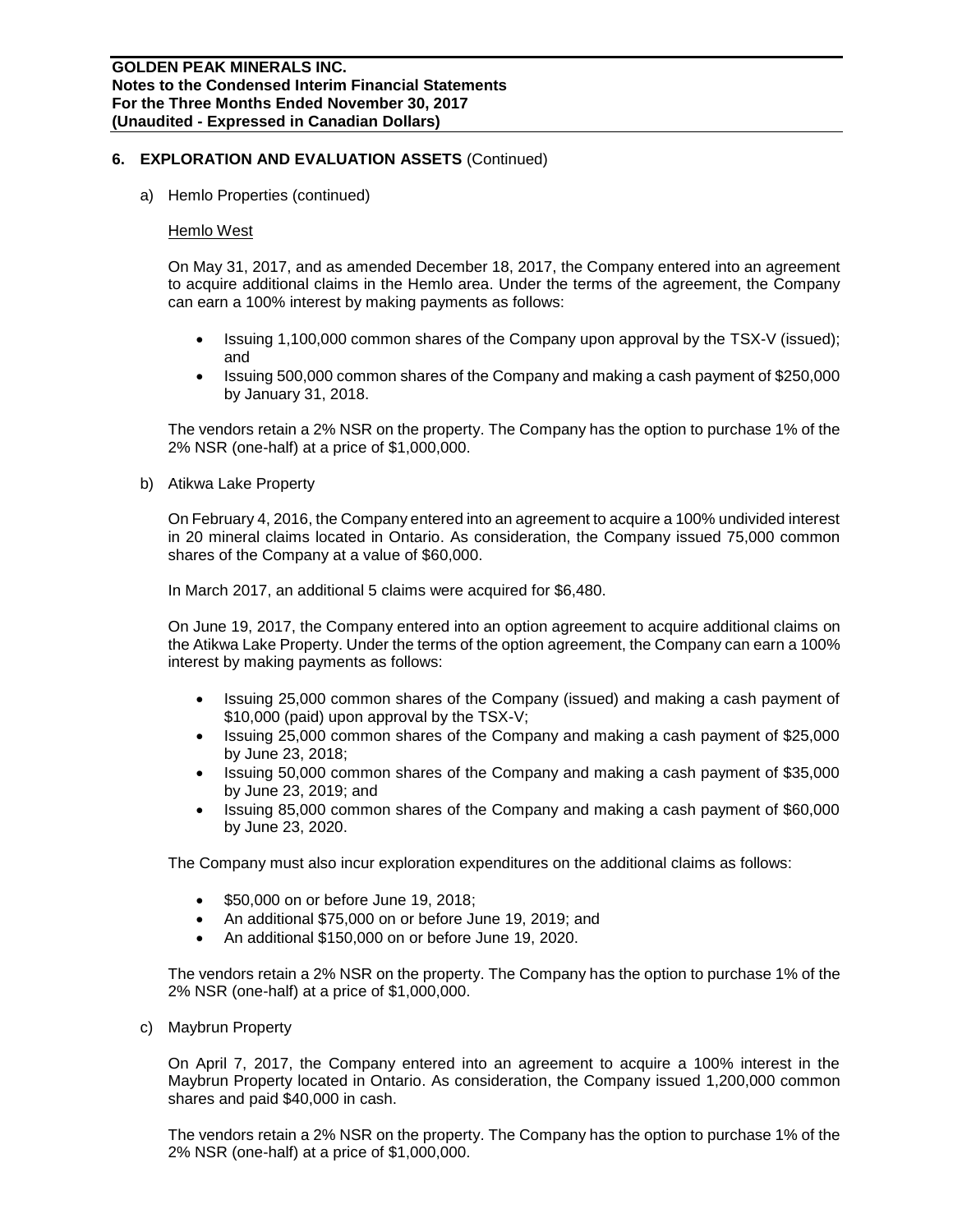#### d) Grenfell Property

On October 13, 2016, the Company entered into an option agreement to acquire the Grenfell Property located in Ontario. Under the terms of the option agreement, the Company could earn a 100% interest by making payments as follows:

- Issuing 250,000 common shares of the Company (issued) and making a cash payment of \$50,000 (paid) upon approval by the TSX-V;
- Issuing 250,000 common shares of the Company and making a cash payment of \$50,000 by October 26, 2017;
- Issuing 250,000 common shares of the Company and making a cash payment of \$50,000 by October 26, 2018; and
- Issuing 250,000 common shares of the Company and making a cash payment of \$50,000 by October 26, 2019.

In the event of a minimum discovery of 1,000,000 ounces of gold or gold equivalent resource, the Company would pay a bonus of \$1,000,000 to the optionor upon completion of a National Instrument 43-101 *Standards of Disclosure for Mineral Projects* compliant report.

The original vendor retained a 2% NSR on the property. The Company had the option to purchase 1% of the 2% NSR (one-half) at a price of \$1,000,000.

The Company determined it would not make the payment of 250,000 common shares and \$50,000 due on October 26, 2017. The property was written down to \$nil on August 31, 2017.

e) Lac Lapointe Property

On February 15, 2016, the Company entered into an option agreement to acquire a 100% undivided interest in 20 mineral claims located in Quebec. Under the terms of the option agreement, the Company could earn a 100% interest by making payments as follows:

- Issuing 132,500 common shares of the Company upon approval by the TSX-V (issued);
- Cash payment of \$40,000 on or before August 15, 2017; and
- Cash payment of \$100,000 on or before February 15, 2019.

The vendor retained a 2% gross overriding royalty return ("GORR") on the property. The Company had the option to purchase 1% of the 2% GORR (one-half return) at a price of \$1,000,000.

The Company did not make the payment of \$40,000 due on August 15, 2017. Accordingly, the property was written down to \$nil.

f) Foubert Lake Property

On June 26, 2015, the Company entered into an agreement to acquire a 100% undivided interest in 11 mineral claims located in Quebec. As consideration, the Company paid a total of \$11,000 in cash and issued a total of 240,000 common shares of the Company at a value of \$144,000.

The vendor retains a 1% NSR on the property. The Company has the option to purchase the NSR at a price of \$500,000.

At August 31, 2017, the Company determined that the value of the property was impaired, and it was written down to \$nil.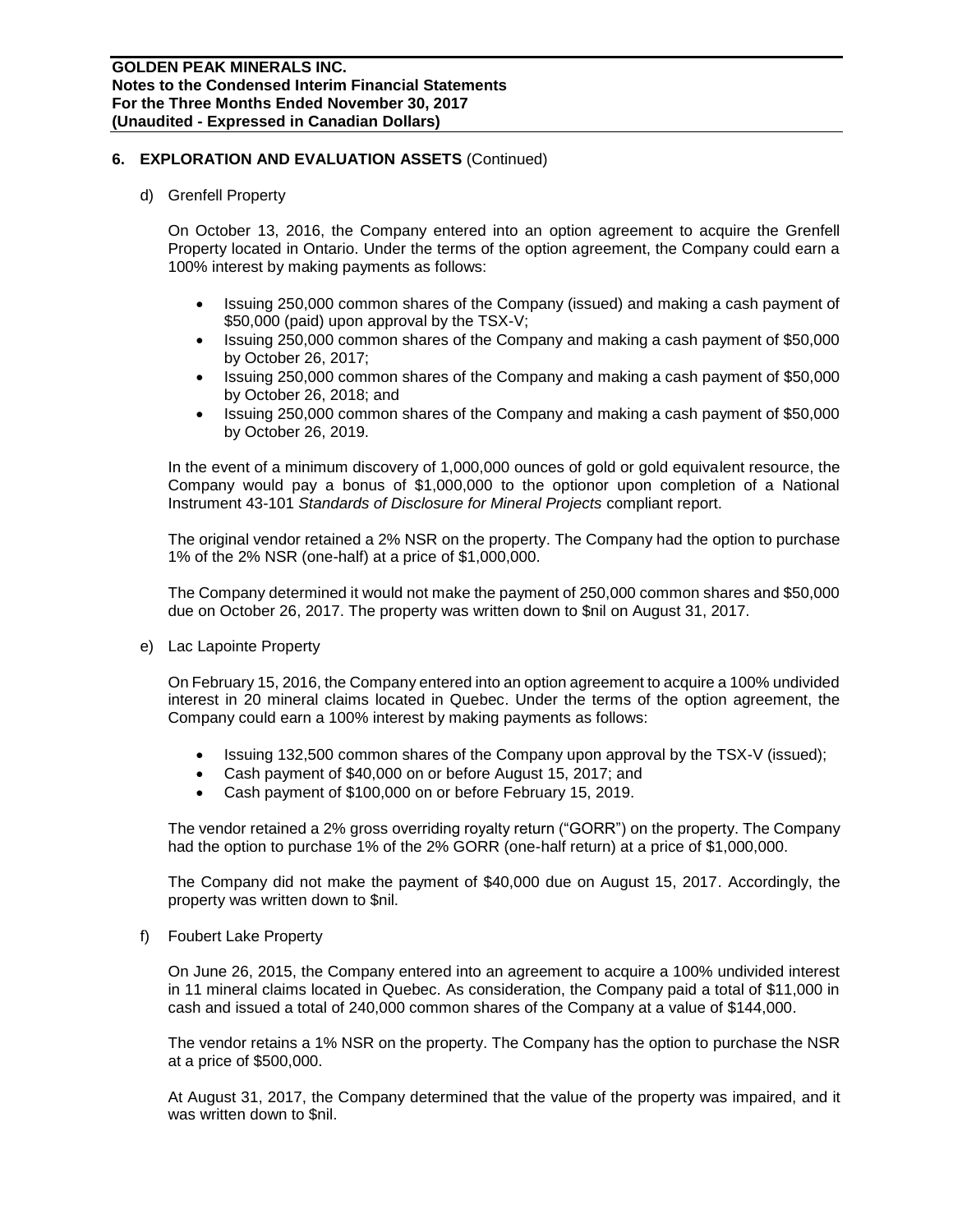#### g) Oyster Property

On September 23, 2015, the Company entered into an agreement to acquire a 100% undivided interest in 4 mineral claims located in Manitoba. As consideration, the Company issued 100,000 common shares of the Company at a value of \$60,000.

The vendor retains a 3% GORR on the property. The Company has the option to purchase 1% of the 3% GORR (one-third) at a price of \$1,000,000.

At August 31, 2017, the Company determined that the value of the property was impaired, and it was written down to \$nil.

#### **7. RELATED PARTY BALANCES AND TRANSACTIONS**

These amounts of key management compensation are included in exploration and evaluation assets and the amounts shown on the consolidated interim statements of comprehensive loss:

|                 | <b>Three Months</b><br><b>Ended</b><br>November 30,<br>2017 |     |        |
|-----------------|-------------------------------------------------------------|-----|--------|
| Management fees | \$<br>15.000                                                | \$  | 28,250 |
| Geological      | \$<br>43,750                                                | \$. | ۰      |

Key management includes directors and officers of the Company, including the Chief Executive Officer and Chief Financial Officer.

During the three months ended November 30, 2017, the Company paid or accrued \$nil (2016 - \$16,000) for consulting fees to companies controlled by directors and \$9,000 (2016 - \$nil) in rent to a company in which an officer of the Company is an officer and director.

As at November 30, 2017, included in accounts payable and accrued liabilities is \$nil (August 31, 2017 - \$3,216) due to a company controlled by an officer of the Company and \$50,886 (August 31, 2017 - \$47,032) due to a company in which an officer of the Company is an officer and director for shared administrative costs. These amounts are unsecured, non-interest-bearing and have no fixed terms of repayment.

### **8. OTHER LIABILITY AND FLOW-THROUGH COMMITMENT**

#### Other Liability

Other liability consists of the liability portion of the flow-through shares issued.

During the year ended August 31, 2017, the Company issued 2,022,998 flow-through shares at a price of \$0.65 per share. The premium paid by investors was calculated as \$0.15 per share. Accordingly, \$303,450 was recorded as other liability. At November 30, 2017, the balance of other liability was reduced to \$nil as a result of qualifying expenditures incurred by the Company. This resulted in other income of \$25,338 for the three months ended November 30, 2017.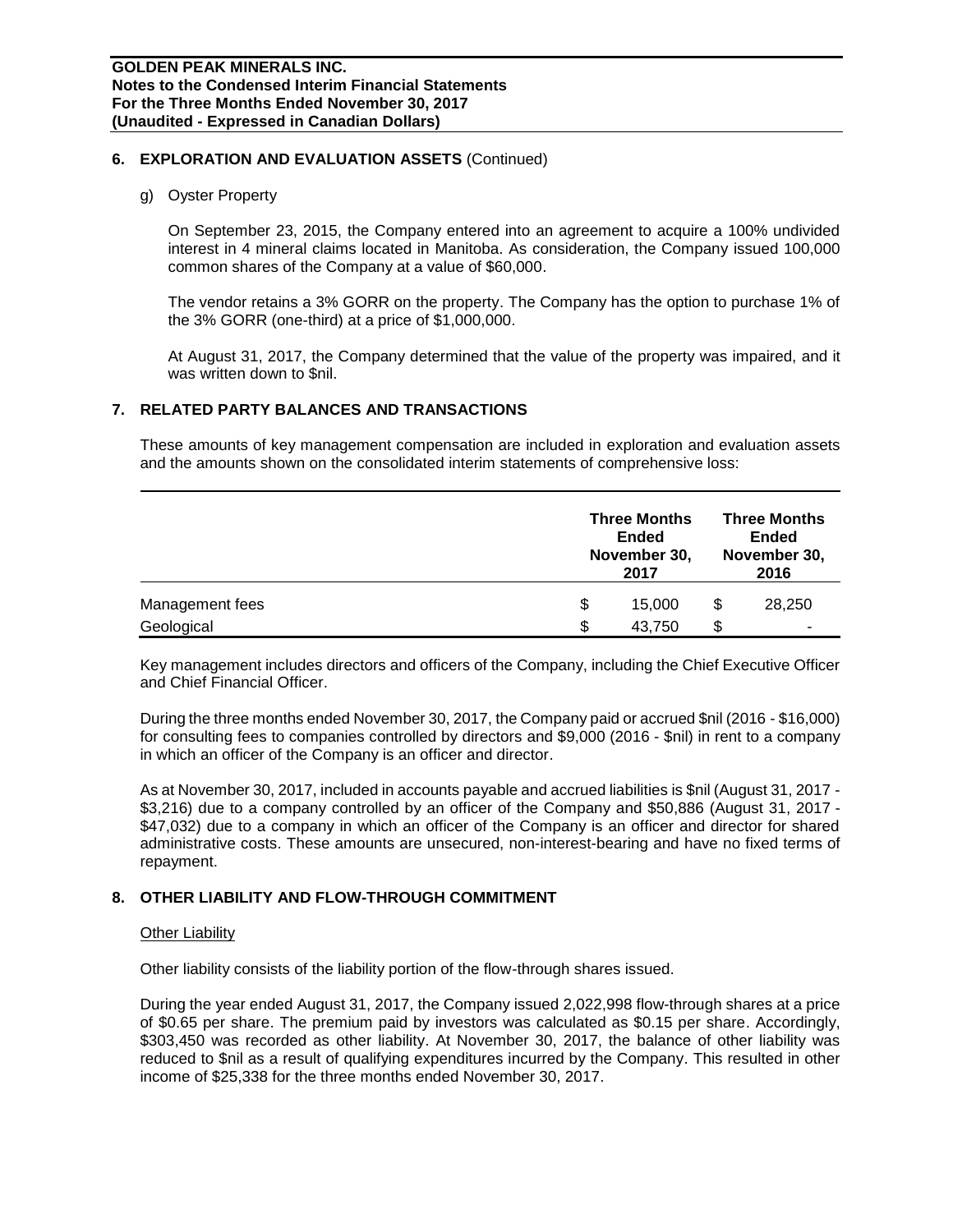# **8. OTHER LIABILITY AND FLOW-THROUGH COMMITMENT** (Continued)

#### Flow-Through Commitment

At November 30, 2017, the Company had no remaining commitment to incur exploration expenditures in relation to its December 2016 flow-through share financing.

Included in accounts payable and accrued liabilities at November 30, 2017 is a provision for Part XII.6 tax of \$2,006 (August 31, 2017 - \$1,949). During the three months ended November 30, 2017, the Company incurred \$57 for Part XII.6 tax and other provincial taxes in relation to its December 2016 flow-through share financing (2016 - \$444 in relation to its December 2015 flow-through share financing).

#### **9. SHARE CAPITAL**

a) Authorized

The Company is authorized to issue an unlimited number of common shares without par value.

b) Issued and outstanding

#### *Three Months Ended November 30, 2017*

• There were no changes to the issued and outstanding share capital during the three months ended November 30, 2017.

#### *Year Ended August 31, 2017*

- On September 26, 2016, the Company completed a non-brokered private placement for gross proceeds of \$499,999. The Company issued 4,166,658 units at a price of \$0.12 per unit. Each unit consisted of one common share of the Company and one share purchase warrant. Each warrant entitles the holder to acquire one common share of the Company at an exercise price of \$0.20 for a period of two years. The Company incurred share issue costs of \$3,483.
- On October 26, 2016, the Company settled accounts payable and accrued liabilities of \$50,300 by issuing 9,259 common shares and 177,037 units, each unit consisted of one common share and one non-transferable warrant of the Company. Each warrant entitles the holder to acquire one common share of the Company at an exercise price of \$0.36 for a period of four years. The fair value of the common shares issued was \$4,074 and the fair value of the units issued was \$153,559. Accordingly, the Company realized a loss on settlement of accounts payable of \$107,333.
- On October 26, 2016, the Company issued 250,000 common shares valued at \$110,000 for the acquisition of the Grenfell Property (Note 6(d)).
- On November 17, 2016, the Company issued 2,600,000 common shares valued at \$1,040,000 for the acquisition of the Heikki Property (Note 6(a)).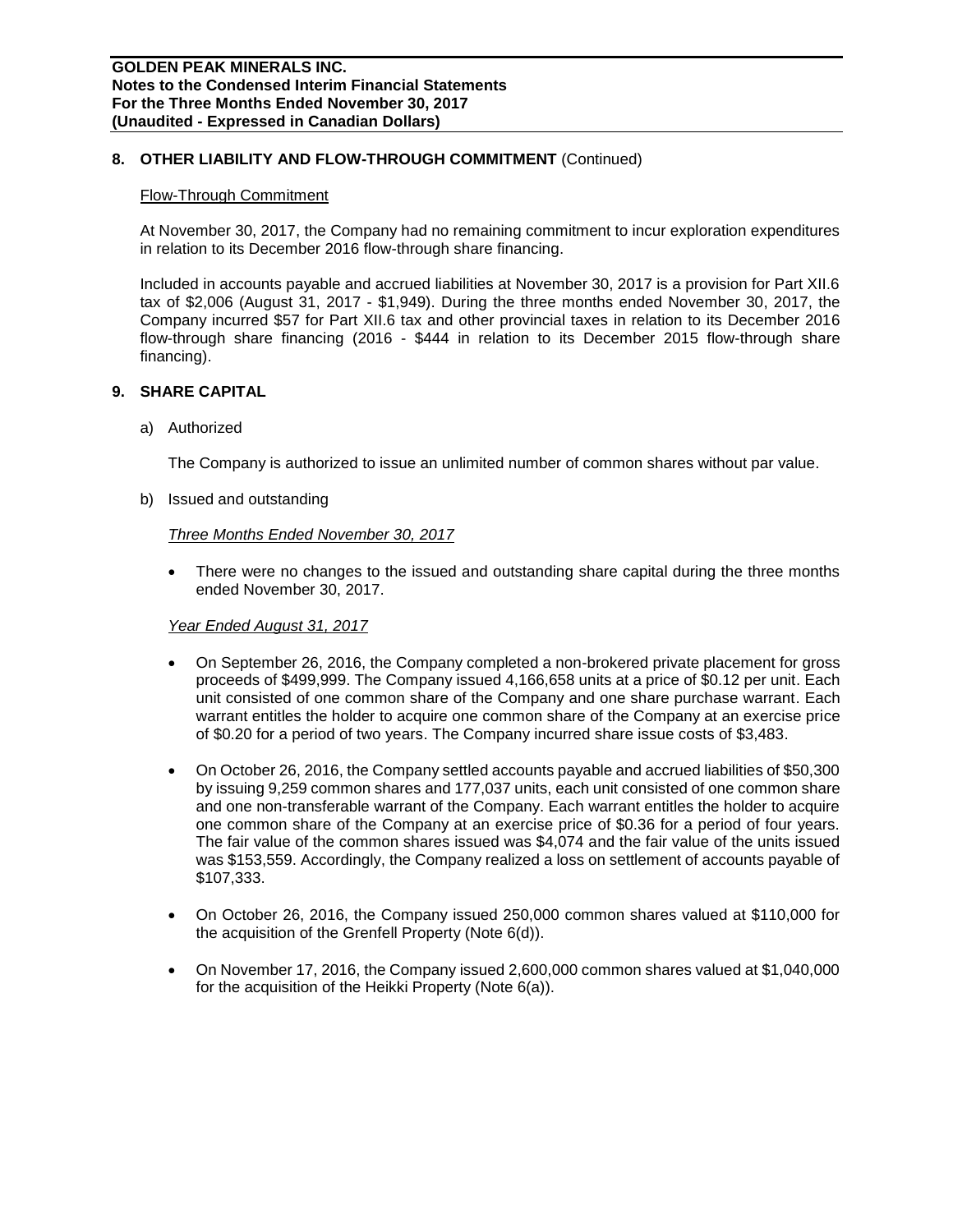#### **9. SHARE CAPITAL** (Continued)

- b) Issued and outstanding (continued)
	- On December 20, 2016, the Company completed a non-brokered private placement for gross proceeds of \$2,314,949. The Company issued 2,000,000 non-flow-through common shares of the Company at a price of \$0.50 per share and 2,022,998 flow-through common shares of the Company at a price of \$0.65 per share. The premium paid by investors on the flow-through units was calculated as \$0.15 per share. Accordingly, \$303,450 was recorded as other liability.

The Company incurred finder's fees of \$196,495 and other share issue costs of \$12,325. The Company also issued 332,300 finder's warrants valued at \$126,231 (Note 9(c)) and entitling the holder to acquire one non-flow-through common share of the Company at an exercise price of \$0.50 for a period of two years.

- On February 9, 2017, the Company issued 750,000 common shares valued at \$352,500 for the acquisition of the Hemlo East Property (Note 6(a)).
- On April 13, 2017, the Company issued 1,200,000 common shares valued at \$600,000 for the acquisition of the Maybrun Property (Note 6(c)).
- On June 19, 2017, the Company issued 2,200,000 common shares valued at \$682,000 for the acquisition of the Hemlo East Extension and the Hemlo West (Note 6(a)).
- On June 19, 2017, the Company issued 25,000 common shares valued at \$7,000 for the acquisition of the Atikwa Lake Property (Note 6(b)).
- During the year ended August 31, 2017, the Company received \$100,000 pursuant to the exercise of 500,000 warrants and \$7,600 on the exercise of 38,000 stock options. The Company transferred \$3,137, the previously recorded fair value of the stock options, from contributed surplus to share capital upon exercise of the stock options.
- c) Warrants

Warrant transactions and the number of warrants outstanding for the three months ended November 30, 2017 and the year ended August 31, 2017 are summarized as follows:

|                                            |                       | <b>Three Months Ended</b><br><b>November 30, 2017</b> | <b>Year Ended</b><br><b>August 31, 2017</b> |                                              |  |  |
|--------------------------------------------|-----------------------|-------------------------------------------------------|---------------------------------------------|----------------------------------------------|--|--|
|                                            | Number of<br>Warrants | Weighted<br>Average<br><b>Exercise Price</b>          | Number of<br>Warrants                       | Weighted<br>Average<br><b>Exercise Price</b> |  |  |
| Outstanding, beginning of period<br>Issued | 4,188,566             | \$0.23<br>۰                                           | 258,002<br>4,675,995                        | \$1.37<br>\$0.23                             |  |  |
| Exercised<br>Expired                       |                       | ۰                                                     | (500,000)<br>(245,431)                      | \$0.20<br>\$1.40                             |  |  |
| Outstanding, end of period                 | 4,188,566             | \$0.23                                                | 4,188,566                                   | \$0.23                                       |  |  |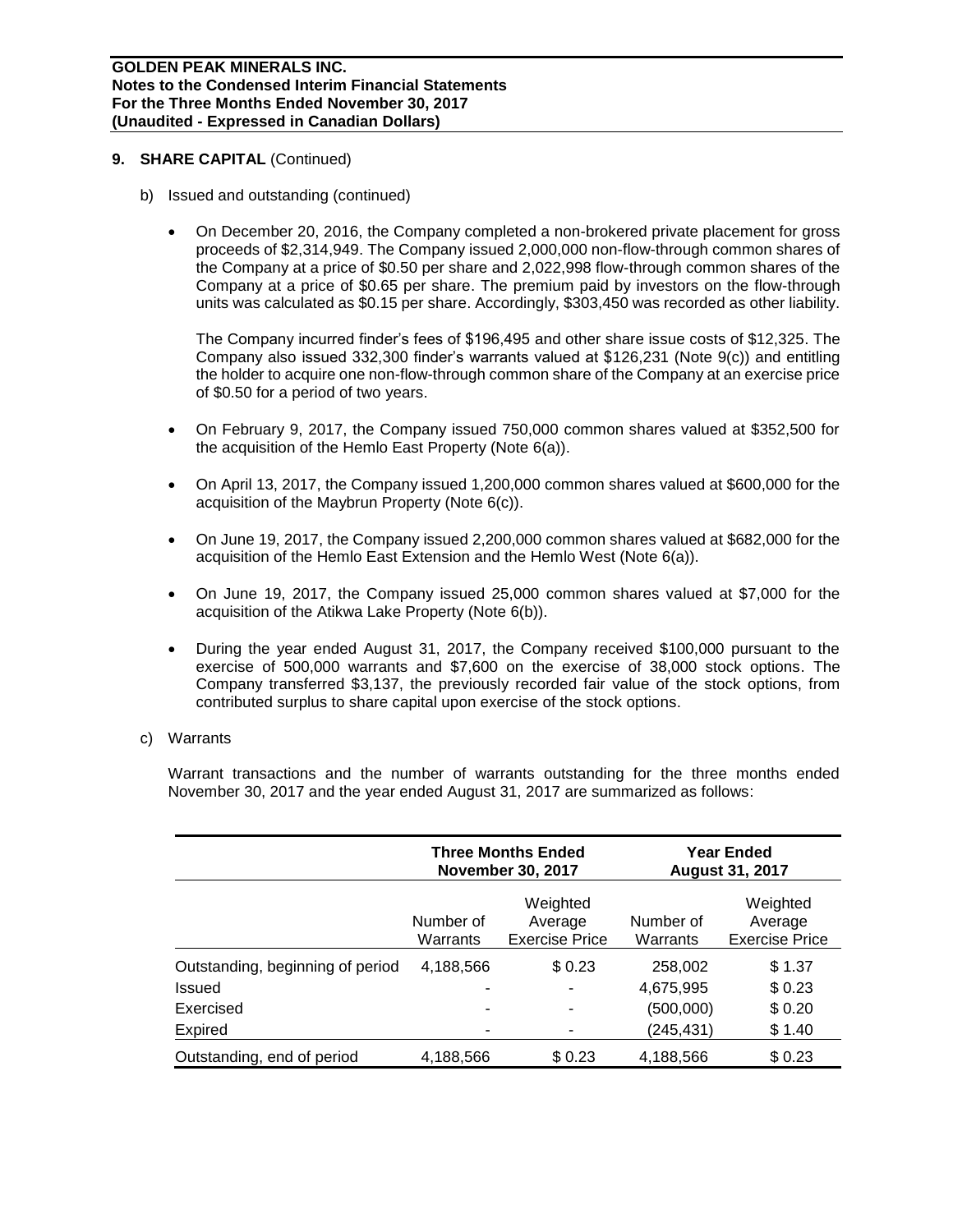# **9. SHARE CAPITAL** (Continued)

#### c) Warrants (continued)

The following warrants were outstanding and exercisable at November 30, 2017:

| Expiry Date        | <b>Weighted Average</b><br><b>Remaining Contractual</b><br>Life in Years | <b>Exercise Price</b> | Warrants  |
|--------------------|--------------------------------------------------------------------------|-----------------------|-----------|
| September 26, 2018 | 0.82                                                                     | \$0.20                | 3.666.658 |
| December 20, 2018  | 1.05                                                                     | \$ 0.50               | 332,300   |
| December 24, 2018  | 1.07                                                                     | \$0.70                | 12,571    |
| October 26, 2020   | 2.91                                                                     | \$0.36                | 177,037   |
|                    | 0.93                                                                     |                       | 4,188,566 |

The Company applies the fair value method using the Black-Scholes option pricing model in accounting for its finder's warrants granted. The fair value of each finder's warrant grant was calculated using the following weighted average assumptions:

|                                        | <b>Three Months Ended</b><br><b>November 30, 2017</b> | <b>Year Ended</b><br><b>August 31, 2017</b> |
|----------------------------------------|-------------------------------------------------------|---------------------------------------------|
| Expected life (years)                  | N/A                                                   | 3.00                                        |
| Risk-free interest rate                | N/A                                                   | 0.50%                                       |
| Expected annualized volatility         | N/A                                                   | 235%                                        |
| Dividend yield                         | N/A                                                   | N/A                                         |
| Stock price at grant date              | N/A                                                   | \$0.60                                      |
| Exercise price                         | N/A                                                   | \$0.70                                      |
| Weighted average grant date fair value | N/A                                                   | \$0.57                                      |

Option pricing models require the input of highly subjective assumptions regarding volatility. The Company has used historical volatility to estimate the volatility of the share price.

#### d) Stock options

The Company adopted a Stock Option Plan (the "Plan") to grant incentive stock options to directors, officers, employees and consultants. Under the plan, the aggregate number of common shares that may be subject to option at any one time may not exceed 10% of the issued common shares of the Company as of that date, including options granted prior to the adoption of the Plan. Options granted may not exceed a term of 10 years, and the term will be reduced to one year following the date of death of the optionee. All options vest when granted unless they are otherwise specified by the Board of Directors or if they are granted for investor relations activities. Options granted for investor relations activities vest over a 12-month period with no more than 25% of the options vesting in any three-month period.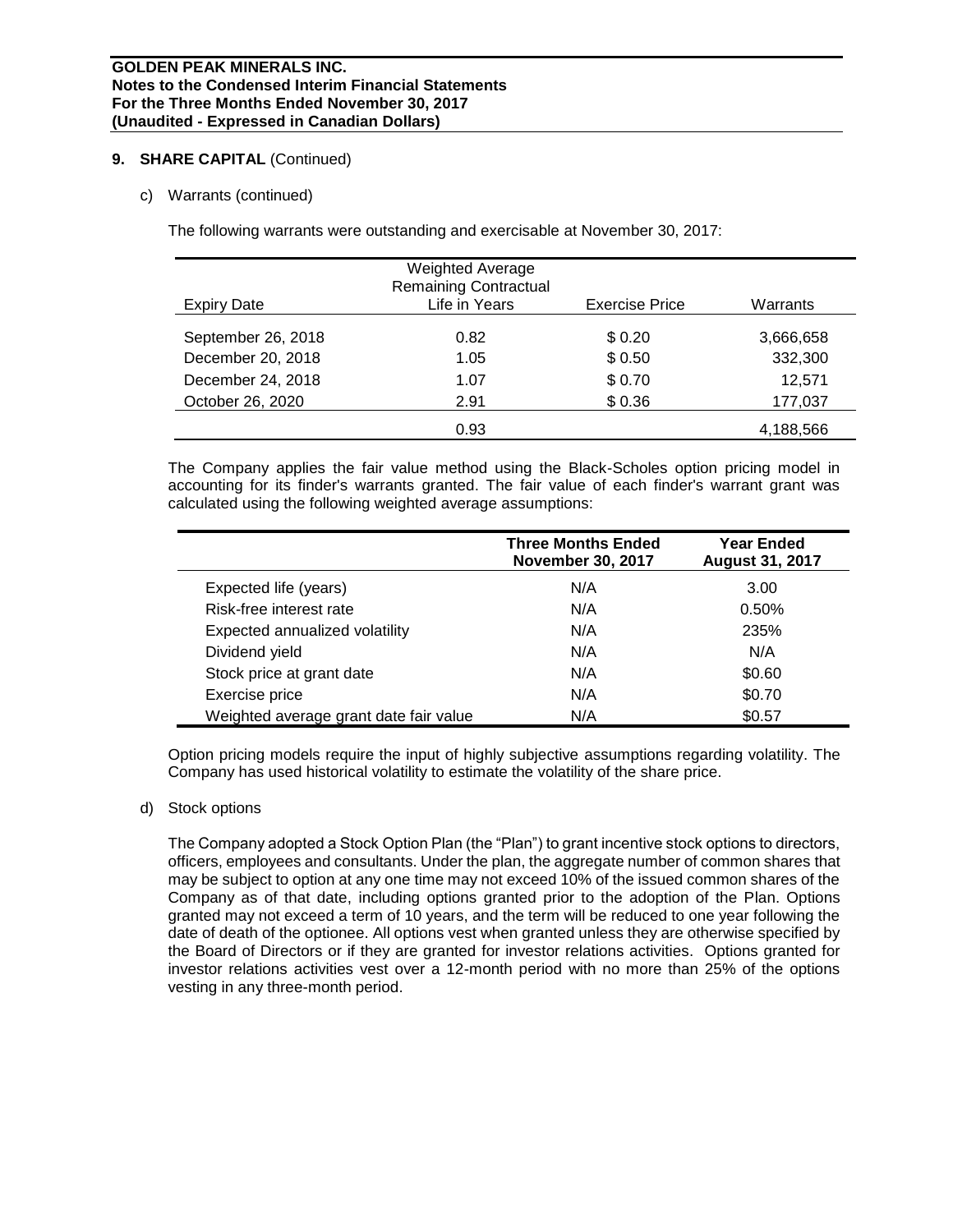# **9. SHARE CAPITAL** (Continued)

d) Stock options (continued)

The following is a summary of option transactions under the Company's stock option plan for the three months ended November 30, 2017 and the year ended August 31, 2017:

|                                  | Three Months Ended<br><b>November 30, 2017</b> |          | <b>Year Ended</b><br><b>August 31, 2017</b> |          |  |
|----------------------------------|------------------------------------------------|----------|---------------------------------------------|----------|--|
|                                  |                                                | Weighted |                                             | Weighted |  |
|                                  |                                                | Average  |                                             | Average  |  |
|                                  | Number of                                      | Exercise | Number of                                   | Exercise |  |
|                                  | Options                                        | Price    | Options                                     | Price    |  |
| Outstanding, beginning of period | 1,389,000                                      | \$0.42   | 16,000                                      | \$1.50   |  |
| <b>Expired</b>                   | (114,000)                                      | \$0.20   | (25,000)                                    | \$0.40   |  |
| Exercised                        |                                                |          | (38,000)                                    | \$0.20   |  |
| Forfeited                        |                                                | ۰        | (16,000)                                    | \$1.50   |  |
| Granted                          |                                                | ۰        | 1.452.000                                   | \$0.38   |  |
| Outstanding, end of period       | 1,275,000                                      | \$0.40   | 1,389,000                                   | \$0.42   |  |

The following options were outstanding and exercisable at November 30, 2017:

| Expiry Date    | Weighted<br>Average<br>Remaining<br>Contractual Life<br>in Years | <b>Exercise Price</b> | Outstanding | Exercisable |
|----------------|------------------------------------------------------------------|-----------------------|-------------|-------------|
|                |                                                                  |                       |             |             |
| April 11, 2020 | 2.36                                                             | \$0.40                | 1,275,000   | 1,275,000   |

The Company applies the fair value method using the Black-Scholes option pricing model in accounting for its stock options granted. The fair value of each stock option grant was calculated using the following weighted average assumptions:

|                                        | <b>Three Months Ended</b><br><b>November 30, 2017</b> | <b>Year Ended</b><br><b>August 31, 2017</b> |
|----------------------------------------|-------------------------------------------------------|---------------------------------------------|
| Expected life (years)                  | N/A                                                   | 3.00                                        |
| Risk-free interest rate                | N/A                                                   | 0.83%                                       |
| Expected annualized volatility         | N/A                                                   | 136%                                        |
| Dividend yield                         | N/A                                                   | N/A                                         |
| Stock price at grant date              | N/A                                                   | \$0.41                                      |
| Exercise price                         | N/A                                                   | \$0.40                                      |
| Weighted average grant date fair value | N/A                                                   | \$0.29                                      |

Option pricing models require the input of highly subjective assumptions regarding volatility. The Company has used historical volatility to estimate the volatility of the share price.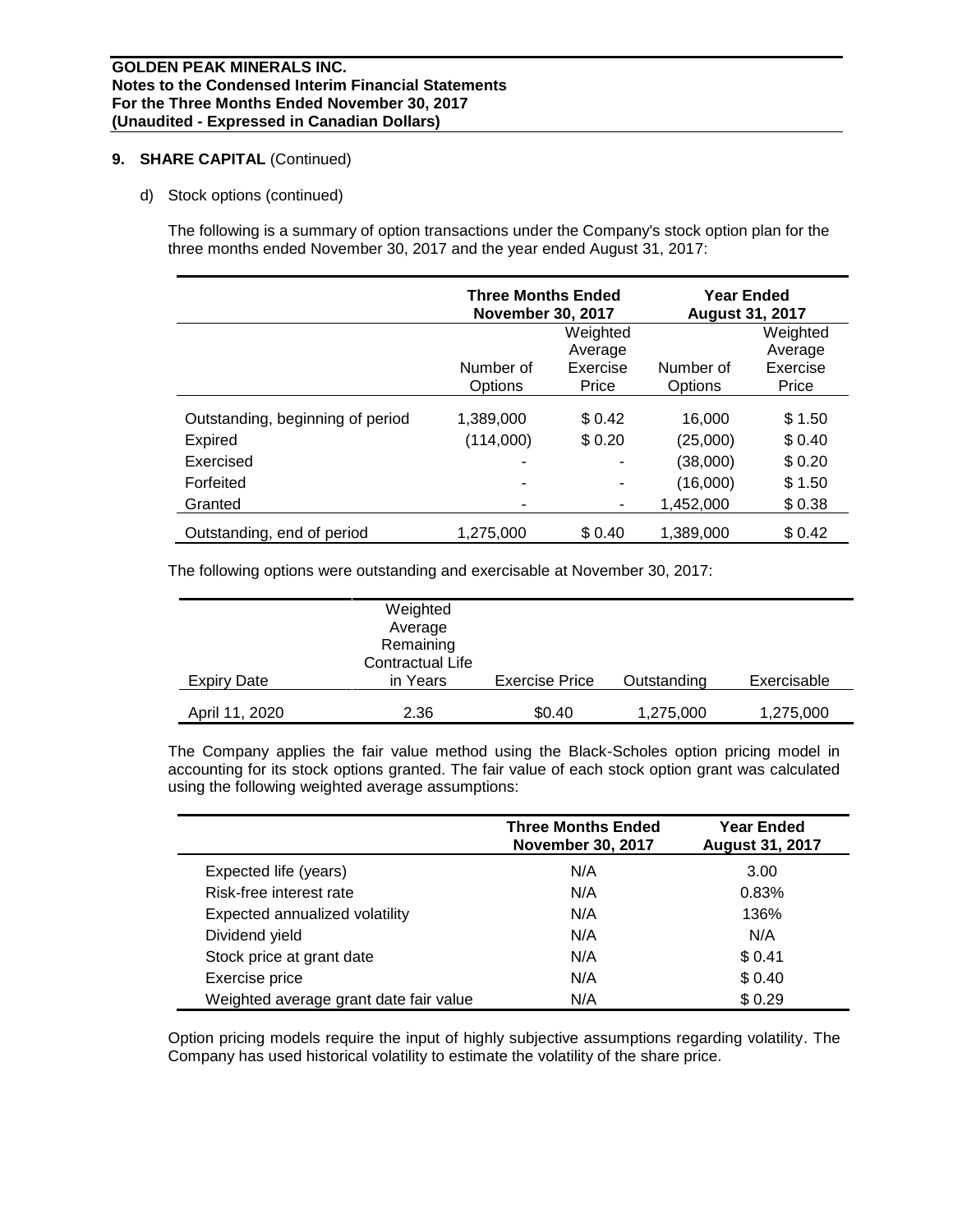#### **10. FINANCIAL INSTRUMENTS**

The Company's financial instruments include cash, amounts receivable and accounts payable. Cash is classified as FVTPL. Amounts receivable is classified as loans and receivables. Accounts payable is classified as other financial liabilities. The carrying values of these instruments approximate their fair values due to the relatively short periods to maturity of these instruments.

The following table sets forth the Company's financial assets measured at fair value by level within the fair value hierarchy as follows:

| <b>November 30, 2017</b> | Level 1   | Level 2 | Level 3 | <b>Total</b> |
|--------------------------|-----------|---------|---------|--------------|
| Cash                     | 7.193     | S<br>۰  | \$<br>٠ | 7.193        |
| <b>August 31, 2017</b>   | Level 1   | Level 2 | Level 3 | <b>Total</b> |
| Cash                     | \$178,018 | \$<br>٠ | \$<br>۰ | \$178,018    |

#### Financial risk management objectives and policies

The risks associated with these financial instruments and the policies on how to mitigate these risks are set out below. Management manages and monitors these exposures to ensure appropriate measures are implemented on a timely and effective manner.

a) Credit risk

Credit risk is the risk of an unexpected loss if a customer or third party to a financial instrument fails to meet its contractual obligations. Financial instruments that potentially subject the Company to concentrations of credit risk consist principally of cash. To minimize the credit risk on cash, the Company places its cash with a major Canadian financial institution.

b) Liquidity risk

The Company manages liquidity risk by maintaining a balance between continuity of funding and flexibility through the use of borrowings. Management closely monitors the liquidity position and expects to have adequate sources of funding to finance the Company's projects and operations. As at November 30, 2017, the Company had cash of \$7,193 (August 31, 2017 - \$178,018) to settle accounts payable and accrued liabilities of \$362,050 (2016 - \$191,701), which fall due for payment within 30 days of November 30, 2017. All of the liabilities presented as accounts payable are due within 30 days of the reporting date. The cash available is not sufficient to meet the Company's financial obligations at November 30, 2017.

c) Market risk

Market risk is the risk that changes in market prices, such as foreign exchange rates and interest rates, will affect the Company's income or the value of its holdings of financial instruments. The objective of market risk management is to manage and control market risk exposures within acceptable parameters, while optimizing the return on capital.